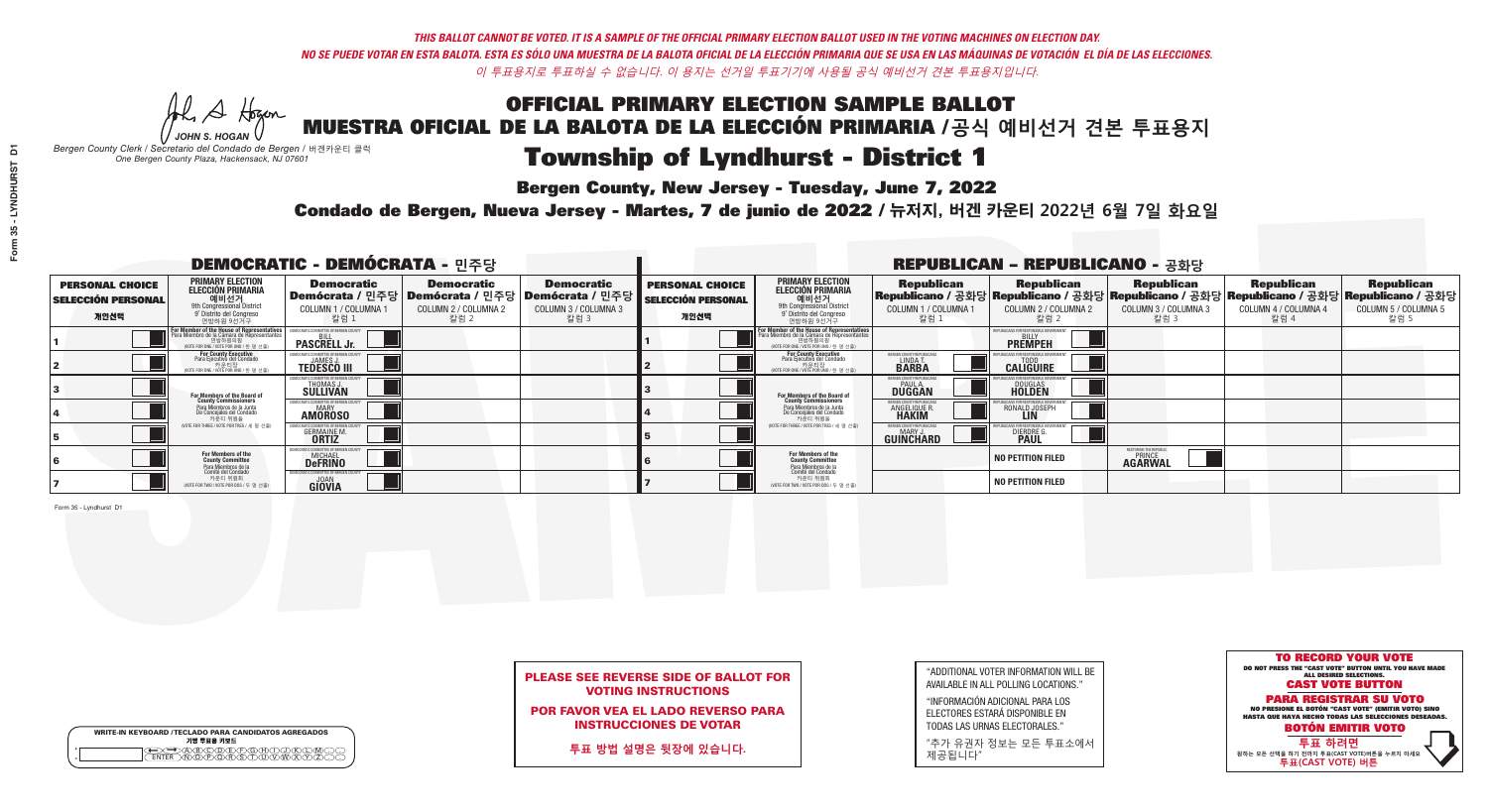Al Stogan *JOHN S. HOGAN*

| <b>WRITE-IN KEYBOARD /TECLADO PARA CANDIDATOS AGREGADOS</b><br>기명 투표용 키보드 |
|---------------------------------------------------------------------------|
| )(B)C)(D)(E)(F)(G)(                                                       |

# Township of Lyndhurst - District 2

**Bergen County, New Jersey - Tuesday, June 7, 2022** 

*Bergen County Clerk / Secretario del Condado de Bergen /* 버겐카운티 클럭 *One Bergen County Plaza, Hackensack, NJ 07601*

Condado de Bergen, Nueva Jersey - Martes, 7 de junio de 2022 / 뉴저지, 버겐 카운티 2022년 6월 7일 화요일 *One Bergen County Plaza, Hackensack, NJ 07601*



### PLEASE SEE REVERSE SIDE OF BALLOT FOR VOTING INSTRUCTIONS

POR FAVOR VEA EL LADO REVERSO PARA INSTRUCCIONES DE VOTAR

**투표 방법 설명은 뒷장에 있습니다.**

| "ADDITIONAL VOTER INFORMATION WILL BE |
|---------------------------------------|
| AVAILABLE IN ALL POLLING LOCATIONS."  |
|                                       |

"INFORMACIÓN ADICIONAL PARA LOS ELECTORES ESTARÁ DISPONIBLE EN TODAS LAS URNAS ELECTORALES."

"추가 유권자 정보는 모든 투표소에서 제공됩니다"

| <b>DEMOCRATIC - DEMÓCRATA - 민주당</b>                         |                                                                                                                                                   |                                                             |                                                   |                                                                                                      | <b>REPUBLICAN - REPUBLICANO - 공화당</b>                       |                                                                                                                                                      |                                                             |                                                                                                                                                   |                                                   |                                                   |                                                   |
|-------------------------------------------------------------|---------------------------------------------------------------------------------------------------------------------------------------------------|-------------------------------------------------------------|---------------------------------------------------|------------------------------------------------------------------------------------------------------|-------------------------------------------------------------|------------------------------------------------------------------------------------------------------------------------------------------------------|-------------------------------------------------------------|---------------------------------------------------------------------------------------------------------------------------------------------------|---------------------------------------------------|---------------------------------------------------|---------------------------------------------------|
| <b>PERSONAL CHOICE</b><br><b>SELECCIÓN PERSONAL</b><br>개인선택 | PRIMARY ELECTION<br><b>ELECCIÓN PRIMARIA</b><br>애비선거<br><sup>9th</sup> Congressional District<br><sup>9°</sup> Distrito del Congreso<br>연방하원 9선거구 | <b>Democratic</b><br>COLUMN 1 / COLUMNA 1<br>칼럼 1           | <b>Democratic</b><br>COLUMN 2 / COLUMNA 2<br>칼럼 2 | <b>Democratic</b><br>Demócrata / 민주당 Demócrata / 민주당 Demócrata / 민주당<br>COLUMN 3 / COLUMNA 3<br>칼럼 3 | <b>PERSONAL CHOICE</b><br><b>SELECCIÓN PERSONAL</b><br>개인선택 | <b>PRIMARY ELECTION</b><br>ELECCIÓN PRIMARIA<br>예비선거<br><sup>9th</sup> Congressional District<br><sup>9'</sup> Distrito del Congreso<br>연방하원 9선거구    | <b>Republican</b><br>COLUMN 1 / COLUMNA 1<br>.칼럼 :          | <b>Republican</b><br> Republicano / 공화당 Republicano / 공화당 Republicano / 공화당 Republicano / 공화당 Republicano / 공화당 <br>COLUMN 2 / COLUMNA 2<br>-칼럼 2 | <b>Republican</b><br>COLUMN 3 / COLUMNA 3<br>칼럼 3 | <b>Republican</b><br>COLUMN 4 / COLUMNA 4<br>칼럼 4 | <b>Republican</b><br>COLUMN 5 / COLUMNA 5<br>칼럼 5 |
|                                                             | For Member of the House of Representatives<br>Para Miembro de la Cámara de Representantes                                                         | <b>PASCRELL Jr.</b>                                         |                                                   |                                                                                                      |                                                             | <b>For Member of the House of Representatives</b><br>Para Miembro de la Cámara de Representantes<br>연방하원의원<br>(VOTE FOR ONE / VOTE POR UNO / 한 명 선출) |                                                             | <b>PREMPEH</b>                                                                                                                                    |                                                   |                                                   |                                                   |
|                                                             | For County Executive<br>Para Ejecutivo del Condado<br>VOTE FOR ONE / VOTE POR UNO / 한 명 선출)                                                       | <b>TEDESCO III</b>                                          |                                                   |                                                                                                      |                                                             | For County Executive<br>Para Ejecutivo del Condado<br>(VOTE FOR ONE / VOTE POR UNO / 한 명 선출)                                                         | ERGEN COUNTY REPUBLICA<br>LINDA T.                          | <b>CALIGUIRE</b>                                                                                                                                  |                                                   |                                                   |                                                   |
|                                                             | For Members of the Board of<br>County Commissioners                                                                                               | EMOCRATIC COMMITTEE OF BERGEN C<br>THOMAS J.<br>SULLIVAN    |                                                   |                                                                                                      |                                                             | For Members of the Board of<br>County Commissioners                                                                                                  | BERGEN COUNTY REPUBLICAN<br><b>PAUL A.</b><br><b>DUGGAN</b> | <b>DOUGLAS</b>                                                                                                                                    |                                                   |                                                   |                                                   |
|                                                             | Para Miembros de la Junta<br>De Concejales del Condado<br>카운티 위원들                                                                                 | <b>IOCRATIC COMMITTEE OF BERGEN COUNT</b><br><b>AMOROSO</b> |                                                   |                                                                                                      |                                                             | Para Miembros de la Junta<br>De Concejales del Condado<br>카운티 위원들                                                                                    | ERGEN COUNTY REPUBLICAN<br><b>ANGELIQUE R</b>               | RONALD JOSEPH<br><b>LIN</b>                                                                                                                       |                                                   |                                                   |                                                   |
|                                                             | NOTE FOR THREE / VOTE POR TRES / 세 명 선출)                                                                                                          | <b>GERMAINE M.</b>                                          |                                                   |                                                                                                      |                                                             | (VOTE FOR THREE / VOTE POR TRES / 세 명 선출)                                                                                                            | BERGEN COUNTY REPUBLICAN<br>MARY J<br>GUINCHARD             | <b>DIERDRE</b>                                                                                                                                    |                                                   |                                                   |                                                   |
|                                                             | For Members of the<br>County Committee<br>Para Miembros de la<br>Comité del Condado                                                               | MOCRATIC COMMITTEE OF BERGEN COU<br>YOUNG                   |                                                   |                                                                                                      |                                                             | For Members of the<br>County Committee                                                                                                               |                                                             | <b>NO PETITION FILED</b>                                                                                                                          |                                                   |                                                   |                                                   |
|                                                             | 카운티 위원회<br>NOTE FOR TWO / VOTE POR DOS / 두 명 선출)                                                                                                  | <b>YOUNG</b>                                                |                                                   |                                                                                                      |                                                             | Para Miembros de la<br>Comité del Condado<br>카운티 위원회<br>NOTE FOR TWO / VOTE POR DOS / 두 명 선출)                                                        |                                                             | <b>NO PETITION FILED</b>                                                                                                                          |                                                   |                                                   |                                                   |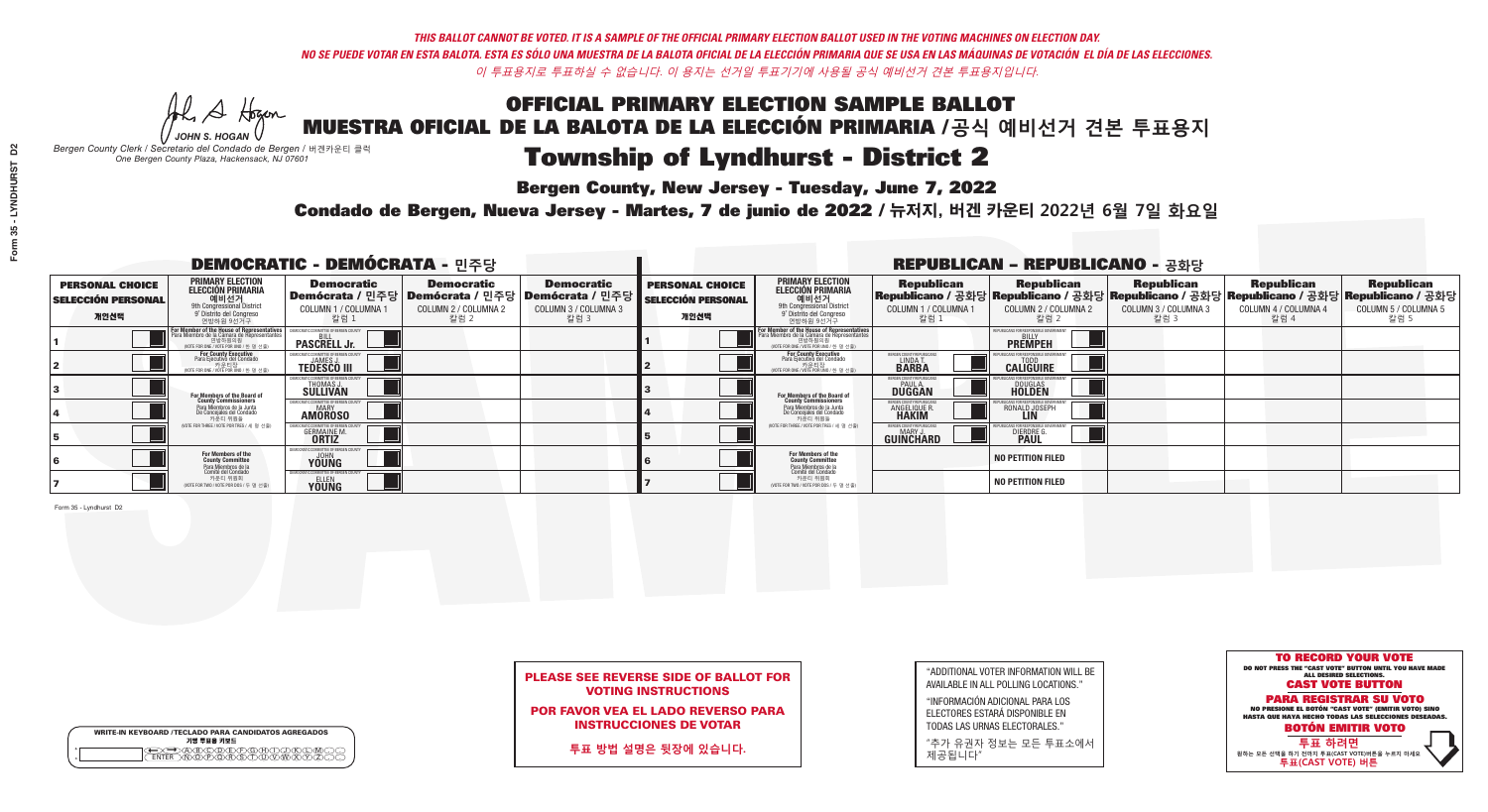A Hogan *JOHN S. HOGAN*

|         | <b>WRITE-IN KEYBOARD /TECLADO PARA CANDIDATOS AGREGADOS</b><br>기명 투표용 키보드 |  |
|---------|---------------------------------------------------------------------------|--|
| $\circ$ |                                                                           |  |

# Township of Lyndhurst - District 3

**Bergen County, New Jersey - Tuesday, June 7, 2022** 

*Bergen County Clerk / Secretario del Condado de Bergen /* 버겐카운티 클럭 *One Bergen County Plaza, Hackensack, NJ 07601*

Condado de Bergen, Nueva Jersey - Martes, 7 de junio de 2022 / 뉴저지, 버겐 카운티 2022년 6월 7일 화요일 *One Bergen County Plaza, Hackensack, NJ 07601*



### PLEASE SEE REVERSE SIDE OF BALLOT FOR VOTING INSTRUCTIONS

POR FAVOR VEA EL LADO REVERSO PARA INSTRUCCIONES DE VOTAR

**투표 방법 설명은 뒷장에 있습니다.**

| "ADDITIONAL VOTER INFORMATION WILL BE |
|---------------------------------------|
| AVAILABLE IN ALL POLLING LOCATIONS."  |
|                                       |

"INFORMACIÓN ADICIONAL PARA LOS ELECTORES ESTARÁ DISPONIBLE EN TODAS LAS URNAS ELECTORALES."

"추가 유권자 정보는 모든 투표소에서 제공됩니다"

| DEMOCRATIC - DEMÓCRATA - 민주당                                |                                                                                                                                                   |                                                                 |                                                   |                                                                                                          |                                                             |                                                                                                                                               |                                                              | <b>REPUBLICAN - REPUBLICANO - 공화당</b>                                                                                                            |                                                   |                                                   |                                                   |
|-------------------------------------------------------------|---------------------------------------------------------------------------------------------------------------------------------------------------|-----------------------------------------------------------------|---------------------------------------------------|----------------------------------------------------------------------------------------------------------|-------------------------------------------------------------|-----------------------------------------------------------------------------------------------------------------------------------------------|--------------------------------------------------------------|--------------------------------------------------------------------------------------------------------------------------------------------------|---------------------------------------------------|---------------------------------------------------|---------------------------------------------------|
| <b>PERSONAL CHOICE</b><br><b>SELECCIÓN PERSONAL</b><br>개인선택 | <b>PRIMARY ELECTION</b><br>ELECCIÓN PRIMARIA<br>에비선거<br><sup>9th</sup> Congressional District<br><sup>9'</sup> Distrito del Congreso<br>연방하원 9선거구 | <b>Democratic</b><br>COLUMN 1 / COLUMNA<br>칼럼 1                 | <b>Democratic</b><br>COLUMN 2 / COLUMNA 2<br>칼럼 2 | <b>Democratic</b><br>Demócrata / 민주당   Demócrata / 민주당   Demócrata / 민주당<br>COLUMN 3 / COLUMNA 3<br>칼럼 3 | <b>PERSONAL CHOICE</b><br><b>SELECCIÓN PERSONAL</b><br>개인선택 | <b>PRIMARY ELECTION</b><br>ELECCIÓN PRIMARIA<br>애비선거<br><sup>9th</sup> Congressional District<br>º Distrito del Congreso<br>연방하원 9선거구         | <b>Republican</b><br>COLUMN 1 / COLUMNA 1<br>'칼럼 ∶           | <b>Republican</b><br>Republicano / 공화당 Republicano / 공화당 Republicano / 공화당 Republicano / 공화당 Republicano / 공화당<br>COLUMN 2 / COLUMNA 2<br>- 칼럼 2 | <b>Republican</b><br>COLUMN 3 / COLUMNA 3<br>칼럼 3 | <b>Republican</b><br>COLUMN 4 / COLUMNA 4<br>칼럼 4 | <b>Republican</b><br>COLUMN 5 / COLUMNA 5<br>칼럼 5 |
|                                                             | For Member of the House of Representatives<br>Para Miembro de la Cámara de Representantes<br>연방하원의원<br>(VOTE FOR ONE / VOTE POR UNO / 한 명 선출)     | <b>PASCRELL Jr.</b>                                             |                                                   |                                                                                                          |                                                             | For Member of the House of Representatives<br>Para Miembro de la Cámara de Representantes<br>연방하원의원<br>(VOTE FOR ONE / VOTE POR UNO / 한 명 선출) |                                                              | <b>PREMPEH</b>                                                                                                                                   |                                                   |                                                   |                                                   |
|                                                             | For County Executive<br>Para Ejecutivo del Condado<br>가운티장<br>(VOTE FOR ONE / VOTE POR UNO / 한 명 선출)                                              | JEMOCRATIC COMMITTEE OF BERGE®<br><b>TEDESCO III</b>            |                                                   |                                                                                                          |                                                             | <b>For County Executive</b><br>Para Ejecutivo del Condado<br>7 카운티장<br>(VOTE FOR ONE / VOTE POR UNO / 한 명 선출)                                 | BERGEN COUNTY REPUBLIC<br>LINDAT.                            | <b>CALIGUIRE</b>                                                                                                                                 |                                                   |                                                   |                                                   |
|                                                             | <b>For Members of the Board of<br/>County Commissioners</b>                                                                                       | <b>THOMAS J.</b><br><b>SULLIVAN</b>                             |                                                   |                                                                                                          |                                                             | <b>For Members of the Board of</b><br>County Commissioners                                                                                    | ERGEN COUNTY REPUBLICA<br><b>DUGGAN</b>                      | <b>DOUGLAS</b>                                                                                                                                   |                                                   |                                                   |                                                   |
|                                                             | Para Miembros de la Junta<br>De Concejales del Condado<br>카운티 위원들                                                                                 | RATIC COMMITTEE OF BERGEN COUN<br><b>MARY</b><br><b>AMOROSO</b> |                                                   |                                                                                                          |                                                             | Para Miembros de la Junta<br>De Concejales del Condado<br>카운티 위원들                                                                             | <b>ERGEN COUNTY REPUBLICAN</b><br>ANGELIQUE R                | RONALD JOSEPH                                                                                                                                    |                                                   |                                                   |                                                   |
|                                                             | (VOTE FOR THREE / VOTE POR TRES / 세 명 선출)                                                                                                         | <b>GERMAINE M.</b><br><b>ORTIZ</b>                              |                                                   |                                                                                                          |                                                             | (VOTE FOR THREE / VOTE POR TRES / 세 명 선출)                                                                                                     | ERGEN COUNTY REPUBLICAN<br><b>MARY J</b><br><b>GUINCHARD</b> | <b>DIERDRE</b>                                                                                                                                   |                                                   |                                                   |                                                   |
|                                                             | For Members of the<br>County Committee<br>Para Miembros de la<br>Comité del Condado                                                               | 10CRATIC COMMITTEE OF BERGEN (<br>PATRICK J.                    |                                                   |                                                                                                          |                                                             | For Members of the<br>County Committee<br>Para Miembros de la<br>Comité del Condado                                                           |                                                              | <b>NO PETITION FILED</b>                                                                                                                         |                                                   |                                                   |                                                   |
|                                                             | 카운티 위원회<br>(VOTE FOR TWO / VOTE POR DOS / 두 명 선출)                                                                                                 | RATIC COMMITTEE OF BERGEN CO<br><b>JANET</b><br><b>RULLO</b>    |                                                   |                                                                                                          |                                                             | 카운티 위원회<br>(VOTE FOR TWO / VOTE POR DOS / 두 명 선출)                                                                                             |                                                              | <b>NO PETITION FILED</b>                                                                                                                         |                                                   |                                                   |                                                   |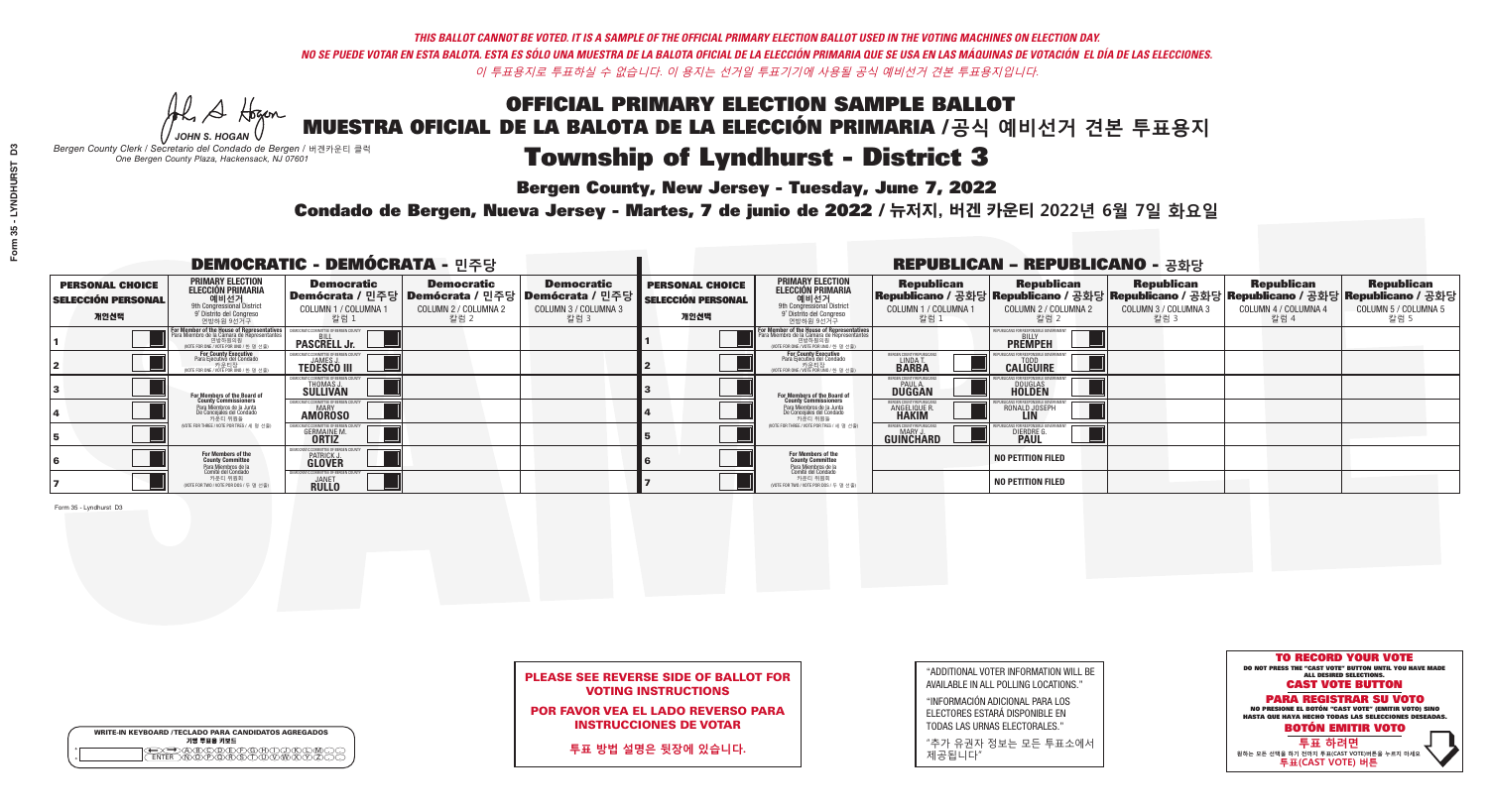Al Stogan *JOHN S. HOGAN*

| <b>WRITE-IN KEYBOARD /TECLADO PARA CANDIDATOS AGREGADOS</b><br>기명 투표용 키보드 |
|---------------------------------------------------------------------------|
|                                                                           |

## Township of Lyndhurst - District 4

**Bergen County, New Jersey - Tuesday, June 7, 2022** 

*Bergen County Clerk / Secretario del Condado de Bergen /* 버겐카운티 클럭 *One Bergen County Plaza, Hackensack, NJ 07601*

Condado de Bergen, Nueva Jersey - Martes, 7 de junio de 2022 / 뉴저지, 버겐 카운티 2022년 6월 7일 화요일 *One Bergen County Plaza, Hackensack, NJ 07601*



### PLEASE SEE REVERSE SIDE OF BALLOT FOR VOTING INSTRUCTIONS

POR FAVOR VEA EL LADO REVERSO PARA INSTRUCCIONES DE VOTAR

**투표 방법 설명은 뒷장에 있습니다.**

| "ADDITIONAL VOTER INFORMATION WILL BE |
|---------------------------------------|
| AVAILABLE IN ALL POLLING LOCATIONS."  |

"INFORMACIÓN ADICIONAL PARA LOS ELECTORES ESTARÁ DISPONIBLE EN TODAS LAS URNAS ELECTORALES."

"추가 유권자 정보는 모든 투표소에서 제공됩니다"

| <b>DEMOCRATIC - DEMÓCRATA - 민주당</b>                         |                                                                                                                                                   |                                                             |                                                   |                                                                                                      |                                                             |                                                                                                                                                      |                                                             | <b>REPUBLICAN - REPUBLICANO - 공화당</b>                                                                                                           |                                                   |                                                   |                                                   |
|-------------------------------------------------------------|---------------------------------------------------------------------------------------------------------------------------------------------------|-------------------------------------------------------------|---------------------------------------------------|------------------------------------------------------------------------------------------------------|-------------------------------------------------------------|------------------------------------------------------------------------------------------------------------------------------------------------------|-------------------------------------------------------------|-------------------------------------------------------------------------------------------------------------------------------------------------|---------------------------------------------------|---------------------------------------------------|---------------------------------------------------|
| <b>PERSONAL CHOICE</b><br><b>SELECCIÓN PERSONAL</b><br>개인선택 | PRIMARY ELECTION<br><b>ELECCIÓN PRIMARIA</b><br>애비선거<br><sup>9th</sup> Congressional District<br><sup>9°</sup> Distrito del Congreso<br>연방하원 9선거구 | <b>Democratic</b><br>COLUMN 1 / COLUMNA 1<br>_ 칼럼 1         | <b>Democratic</b><br>COLUMN 2 / COLUMNA 2<br>칼럼 2 | <b>Democratic</b><br>Demócrata / 민주당 Demócrata / 민주당 Demócrata / 민주당<br>COLUMN 3 / COLUMNA 3<br>칼럼 3 | <b>PERSONAL CHOICE</b><br><b>SELECCIÓN PERSONAL</b><br>개인선택 | <b>PRIMARY ELECTION</b><br>ELECCIÓN PRIMARIA<br>예비선거<br><sup>9th</sup> Congressional District<br><sup>9'</sup> Distrito del Congreso<br>연방하원 9선거구    | <b>Republican</b><br>COLUMN 1 / COLUMNA 1<br>, 칼럼 :         | <b>Republican</b><br>Republicano / 공화당 Republicano / 공화당 Republicano / 공화당 Republicano / 공화당 Republicano / 공화당<br>COLUMN 2 / COLUMNA 2<br>-칼럼 2 | <b>Republican</b><br>COLUMN 3 / COLUMNA 3<br>칼럼 3 | <b>Republican</b><br>COLUMN 4 / COLUMNA 4<br>칼럼 4 | <b>Republican</b><br>COLUMN 5 / COLUMNA 5<br>칼럼 5 |
|                                                             | For Member of the House of Representative:<br>Para Miembro de la Cámara de Representantes                                                         | <b>PASCRELL Jr.</b>                                         |                                                   |                                                                                                      |                                                             | <b>For Member of the House of Representatives</b><br>Para Miembro de la Cámara de Representantes<br>연방하원의원<br>(VOTE FOR ONE / VOTE POR UNO / 한 명 선출) |                                                             | <b>PREMPEH</b>                                                                                                                                  |                                                   |                                                   |                                                   |
|                                                             | <b>For County Executive</b><br>Para Ejecutivo del Condado<br>VOTE FOR ONE / VOTE POR UNO / 한 명 선출)                                                | <b>TEDESCO III</b>                                          |                                                   |                                                                                                      |                                                             | For County Executive<br>Para Ejecutivo del Condado<br>NOTE FOR ONE / VOTE POR UNO / 한 명 선출)                                                          | ERGEN COUNTY REPUBLICA<br>LINDA T.                          | <b>CALIGUIRE</b>                                                                                                                                |                                                   |                                                   |                                                   |
|                                                             | For Members of the Board of<br>County Commissioners                                                                                               | EMOCRATIC COMMITTEE OF BERGEN C<br>THOMAS J.<br>SULLIVAN    |                                                   |                                                                                                      |                                                             | For Members of the Board of<br>County Commissioners                                                                                                  | BERGEN COUNTY REPUBLICAN<br><b>PAUL A.</b><br><b>DUGGAN</b> | <b>DOUGLAS</b>                                                                                                                                  |                                                   |                                                   |                                                   |
|                                                             | Para Miembros de la Junta<br>De Concejales del Condado<br>카운티 위원들                                                                                 | <b>IOCRATIC COMMITTEE OF BERGEN COUNT</b><br><b>AMOROSO</b> |                                                   |                                                                                                      |                                                             | Para Miembros de la Junta<br>De Concejales del Condado<br>카운티 위원들                                                                                    | ERGEN COUNTY REPUBLICAN<br><b>ANGELIQUE R</b>               | RONALD JOSEPH<br><b>LIN</b>                                                                                                                     |                                                   |                                                   |                                                   |
|                                                             | NOTE FOR THREE / VOTE POR TRES / 세 명 선출)                                                                                                          | <b>GERMAINE M.</b>                                          |                                                   |                                                                                                      |                                                             | (VOTE FOR THREE / VOTE POR TRES / 세 명 선출)                                                                                                            | BERGEN COUNTY REPUBLICAN<br>MARY J<br>GUINCHARD             | <b>DIERDRE</b>                                                                                                                                  |                                                   |                                                   |                                                   |
|                                                             | For Members of the<br>County Committee<br>Para Miembros de la<br>Comité del Condado                                                               | MOCRATIC COMMITTEE OF BERGEN CO<br><b>RAGUESO</b>           |                                                   |                                                                                                      |                                                             | For Members of the<br>County Committee                                                                                                               |                                                             | 'UBI ICANS FOR RESPONSIBI E GOVERNI<br><b>CHRISTIN</b><br><b>AURIEMMA</b>                                                                       |                                                   |                                                   |                                                   |
|                                                             | 카운티 위원회<br>NOTE FOR TWO / VOTE POR DOS / 두 명 선출)                                                                                                  | JOSEPHINE A.<br><b>MALANIAK</b>                             |                                                   |                                                                                                      |                                                             | Para Miembros de la<br>Comité del Condado<br>카운티 위원회<br>NOTE FOR TWO / VOTE POR DOS / 두 명 선출)                                                        |                                                             | <b>NO PETITION FILED</b>                                                                                                                        |                                                   |                                                   |                                                   |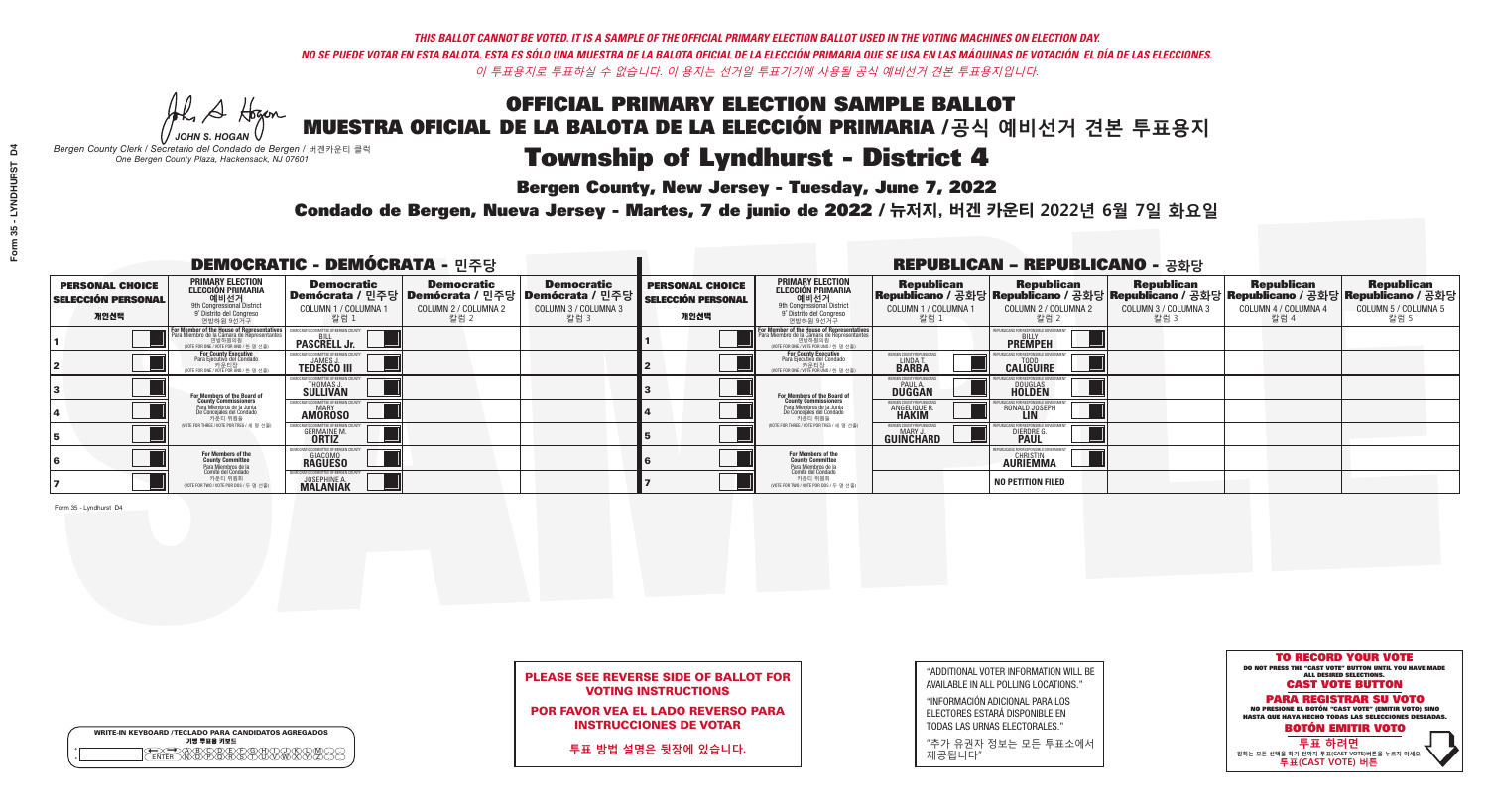Al Stogan *JOHN S. HOGAN*

| <b>WRITE-IN KEYBOARD /TECLADO PARA CANDIDATOS AGREGADOS</b><br>기명 투표용 키보드 |
|---------------------------------------------------------------------------|
| )(B)C)(D)(E)(F)(G)(H                                                      |

# Township of Lyndhurst - District 5

**Bergen County, New Jersey - Tuesday, June 7, 2022** 

*Bergen County Clerk / Secretario del Condado de Bergen /* 버겐카운티 클럭 *One Bergen County Plaza, Hackensack, NJ 07601*



### PLEASE SEE REVERSE SIDE OF BALLOT FOR VOTING INSTRUCTIONS

POR FAVOR VEA EL LADO REVERSO PARA INSTRUCCIONES DE VOTAR

**투표 방법 설명은 뒷장에 있습니다.**

"ADDITIONAL VOTER INFORMATION WILL BE AVAILABLE IN ALL POLLING LOCATIONS."

"INFORMACIÓN ADICIONAL PARA LOS ELECTORES ESTARÁ DISPONIBLE EN TODAS LAS URNAS ELECTORALES."

"추가 유권자 정보는 모든 투표소에서 제공됩니다"

Condado de Bergen, Nueva Jersey - Martes, 7 de junio de 2022 / 뉴저지, 버겐 카운티 2022년 6월 7일 화요일 *One Bergen County Plaza, Hackensack, NJ 07601*

|                                                             |                                                                                                                                                               | <b>DEMOCRATIC - DEMÓCRATA - 민주당</b>                                    |                                                   |                                                                                                      | <b>REPUBLICAN - REPUBLICANO - 공화당</b>                       |                                                                                                                                                   |                                                     |                                                                                                                                                 |                                                   |                                                   |                                                   |  |
|-------------------------------------------------------------|---------------------------------------------------------------------------------------------------------------------------------------------------------------|------------------------------------------------------------------------|---------------------------------------------------|------------------------------------------------------------------------------------------------------|-------------------------------------------------------------|---------------------------------------------------------------------------------------------------------------------------------------------------|-----------------------------------------------------|-------------------------------------------------------------------------------------------------------------------------------------------------|---------------------------------------------------|---------------------------------------------------|---------------------------------------------------|--|
| <b>PERSONAL CHOICE</b><br><b>SELECCIÓN PERSONAL</b><br>개인선택 | PRIMARY ELECTION<br><b>ELECCIÓN PRIMARIA</b><br>9th Congressional District<br>9th Congressional District<br>9 <sup>t</sup> Distrito del Congreso<br>연방하원 9선거구 | <b>Democratic</b><br>COLUMN 1 / COLUMNA 1<br>칼럼 1                      | <b>Democratic</b><br>COLUMN 2 / COLUMNA 2<br>칼럼 2 | <b>Democratic</b><br>Demócrata / 민주당 Demócrata / 민주당 Demócrata / 민주당<br>COLUMN 3 / COLUMNA 3<br>칼럼 3 | <b>PERSONAL CHOICE</b><br><b>SELECCIÓN PERSONAL</b><br>개인선택 | <b>PRIMARY ELECTION</b><br>ELECCIÓN PRIMARIA<br>예비선거<br><sup>9th</sup> Congressional District<br><sup>9'</sup> Distrito del Congreso<br>연방하원 9선거구 | <b>Republican</b><br>COLUMN 1 / COLUMNA 1<br>"칼럼 1  | <b>Republican</b><br>Republicano / 공화당 Republicano / 공화당 Republicano / 공화당 Republicano / 공화당 Republicano / 공화당<br>COLUMN 2 / COLUMNA 2<br>-칼럼 2 | <b>Republican</b><br>COLUMN 3 / COLUMNA 3<br>칼럼 3 | <b>Republican</b><br>COLUMN 4 / COLUMNA 4<br>칼럼 4 | <b>Republican</b><br>COLUMN 5 / COLUMNA 5<br>칼럼 5 |  |
|                                                             | For Member of the House of Representatives<br>Para Miembro de la Cámara de Representantes<br>(VOTE FOR ONE / VOTE POR UNO / 한 명 선출)                           | <b>PASCRELL Jr.</b>                                                    |                                                   |                                                                                                      |                                                             | F <mark>or Member of the House of Representatives</mark><br>Para Miembro de la Cámara de Representantes<br>NOTE FOR ONE / VOTE POR UNO / 한 명 선출)  |                                                     | PUBLICANS FOR RESPONSIBLE GOVERNMEN<br><b>PREMPEH</b>                                                                                           |                                                   |                                                   |                                                   |  |
|                                                             | <b>For County Executive</b><br>Para Ejecutivo del Condado<br>가운티장<br>(VOTE FOR ONE / VOTE POR UNO / 한 명 선출)                                                   | <b>TEDESCO III</b>                                                     |                                                   |                                                                                                      |                                                             | For County Executive<br>Para Ejecutivo del Condado<br>7) 카운티장<br>(VOTE FOR ONE / VOTE POR UNO / 한 명 선출)                                           | BERGEN COUNTY REPUBLICA<br>LINDA T.<br><b>BARBA</b> | <b>CALIGUIRE</b>                                                                                                                                |                                                   |                                                   |                                                   |  |
|                                                             | <b>For Members of the Board of<br/>County Commissioners</b>                                                                                                   | VIOCRATIC COMMITTEE OF BERGEN C<br><b>THOMAS J.</b><br><b>SULLIVAN</b> |                                                   |                                                                                                      |                                                             | For Members of the Board of<br>County Commissioners                                                                                               | BERGEN COUNTY REPUBLICAN<br><b>DUGGAN</b>           | <b>DOUGLAS</b><br><b>HOLDEN</b>                                                                                                                 |                                                   |                                                   |                                                   |  |
|                                                             | Para Miembros de la Junta<br>De Concejales del Condado<br>카운티 위원들                                                                                             | MOCRATIC COMMITTEE OF BEBGEN COUNT<br><b>AMOROSO</b>                   |                                                   |                                                                                                      |                                                             | Para Miembros de la Junta<br>De Concejales del Condado<br>카운티 위원들                                                                                 | ERGEN COUNTY REPUBLICAN<br><b>ANGELIQUE R</b>       | RONALD JOSEPH<br><b>LIN</b>                                                                                                                     |                                                   |                                                   |                                                   |  |
|                                                             | NOTE FOR THREE / VOTE POR TRES / 세 명 선출)                                                                                                                      | <b>GERMAINE M.</b>                                                     |                                                   |                                                                                                      |                                                             | (VOTE FOR THREE / VOTE POR TRES / 세 명 선출)                                                                                                         | BERGEN COUNTY REPUBLICAN<br>MARY J<br>GUINCHARD     | <b>DIERDRE</b>                                                                                                                                  |                                                   |                                                   |                                                   |  |
|                                                             | For Members of the<br>County Committee                                                                                                                        | MOCRATIC COMMITTEE OF BERGEN COUNTY<br><b>SPAGNUOLO</b>                |                                                   |                                                                                                      |                                                             | For Members of the<br>County Committee                                                                                                            |                                                     | 'UBI ICANS FOR RESPONSIBI E GOVERNMEN<br><b>SPEERS Jr.</b>                                                                                      |                                                   |                                                   |                                                   |  |
|                                                             | Para Miembros de la<br>Comité del Condado<br>카운티 위원회<br>NOTE FOR TWO / VOTE POR DOS / 두 명 선출)                                                                 | <b>SPAGNUOLO</b>                                                       |                                                   |                                                                                                      |                                                             | Para Miembros de la<br>Comité del Condado<br>카운티 위원회<br>(VOTE FOR TWO / VOTE POR DOS / 두 명 선출)                                                    |                                                     | PUBI ICANS FOR RESPONSIBI E G<br><b>SANDRA E.</b><br><b>SPEERS</b>                                                                              |                                                   |                                                   |                                                   |  |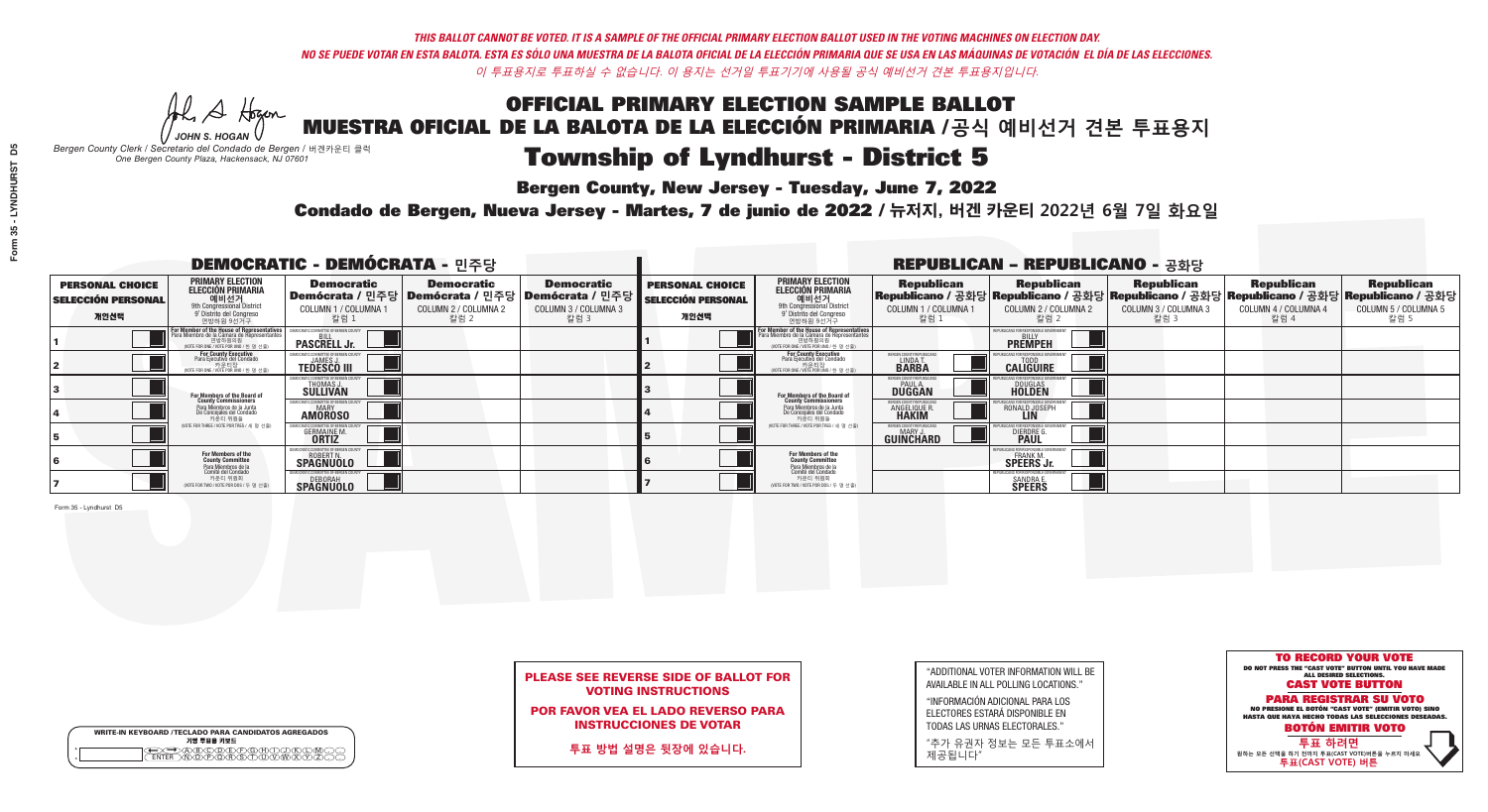**Bergen County, New Jersey - Tuesday, June 7, 2022** 

Al Stogan *JOHN S. HOGAN*

| <b>WRITE-IN KEYBOARD /TECLADO PARA CANDIDATOS AGREGADOS</b><br>기명 투표용 키보드 |
|---------------------------------------------------------------------------|
|                                                                           |

*Bergen County Clerk / Secretario del Condado de Bergen /* 버겐카운티 클럭 *One Bergen County Plaza, Hackensack, NJ 07601*

Condado de Bergen, Nueva Jersey - Martes, 7 de junio de 2022 / 뉴저지, 버겐 카운티 2022년 6월 7일 화요일 *One Bergen County Plaza, Hackensack, NJ 07601*



### PLEASE SEE REVERSE SIDE OF BALLOT FOR VOTING INSTRUCTIONS

POR FAVOR VEA EL LADO REVERSO PARA INSTRUCCIONES DE VOTAR

**투표 방법 설명은 뒷장에 있습니다.**

| "ADDITIONAL VOTER INFORMATION WILL BE |
|---------------------------------------|
| AVAILABLE IN ALL POLLING LOCATIONS."  |
|                                       |

"INFORMACIÓN ADICIONAL PARA LOS ELECTORES ESTARÁ DISPONIBLE EN TODAS LAS URNAS ELECTORALES."

"추가 유권자 정보는 모든 투표소에서 제공됩니다"

| <b>DEMOCRATIC - DEMÓCRATA - 민주당</b>                         |                                                                                                                                                               |                                                                        |                                                   |                                                                                                      | <b>REPUBLICAN - REPUBLICANO - 공화당</b>                       |                                                                                                                                                   |                                                             |                                                                                                                                                 |                                                   |                                                   |                                                   |  |
|-------------------------------------------------------------|---------------------------------------------------------------------------------------------------------------------------------------------------------------|------------------------------------------------------------------------|---------------------------------------------------|------------------------------------------------------------------------------------------------------|-------------------------------------------------------------|---------------------------------------------------------------------------------------------------------------------------------------------------|-------------------------------------------------------------|-------------------------------------------------------------------------------------------------------------------------------------------------|---------------------------------------------------|---------------------------------------------------|---------------------------------------------------|--|
| <b>PERSONAL CHOICE</b><br><b>SELECCIÓN PERSONAL</b><br>개인선택 | PRIMARY ELECTION<br><b>ELECCIÓN PRIMARIA</b><br>9th Congressional District<br>9th Congressional District<br>9 <sup>t</sup> Distrito del Congreso<br>연방하원 9선거구 | <b>Democratic</b><br>COLUMN 1 / COLUMNA 1<br>칼럼 1                      | <b>Democratic</b><br>COLUMN 2 / COLUMNA 2<br>칼럼 2 | <b>Democratic</b><br>Demócrata / 민주당 Demócrata / 민주당 Demócrata / 민주당<br>COLUMN 3 / COLUMNA 3<br>칼럼 3 | <b>PERSONAL CHOICE</b><br><b>SELECCIÓN PERSONAL</b><br>개인선택 | <b>PRIMARY ELECTION</b><br>ELECCIÓN PRIMARIA<br>예비선거<br><sup>9th</sup> Congressional District<br><sup>9'</sup> Distrito del Congreso<br>연방하원 9선거구 | <b>Republican</b><br>COLUMN 1 / COLUMNA 1<br>"칼럼 1          | <b>Republican</b><br>Republicano / 공화당 Republicano / 공화당 Republicano / 공화당 Republicano / 공화당 Republicano / 공화당<br>COLUMN 2 / COLUMNA 2<br>-칼럼 2 | <b>Republican</b><br>COLUMN 3 / COLUMNA 3<br>칼럼 3 | <b>Republican</b><br>COLUMN 4 / COLUMNA 4<br>칼럼 4 | <b>Republican</b><br>COLUMN 5 / COLUMNA 5<br>칼럼 5 |  |
|                                                             | For Member of the House of Representative.<br>Para Miembro de la Cámara de Representantes<br>(VOTE FOR ONE / VOTE POR UNO / 한 명 선출)                           | <b>PASCRELL Jr.</b>                                                    |                                                   |                                                                                                      |                                                             | F <mark>or Member of the House of Representatives</mark><br>Para Miembro de la Cámara de Representantes                                           |                                                             | PUBLICANS FOR RESPONSIBLE GOVERNMEN<br><b>PREMPEH</b>                                                                                           |                                                   |                                                   |                                                   |  |
|                                                             | <b>For County Executive</b><br>Para Ejecutivo del Condado<br>가운티장<br>(VOTE FOR ONE / VOTE POR UNO / 한 명 선출)                                                   | <b>TEDESCO III</b>                                                     |                                                   |                                                                                                      |                                                             | <b>For County Executive</b><br>Para Ejecutivo del Condado<br>7) 카운티장<br>(VOTE FOR ONE / VOTE POR UNO / 한 명 선출)                                    | BERGEN COUNTY REPUBLICA<br>LINDAT<br><b>BARBA</b>           | <b>CALIGUIRE</b>                                                                                                                                |                                                   |                                                   |                                                   |  |
|                                                             | <b>For Members of the Board of<br/>County Commissioners</b>                                                                                                   | VIOCRATIC COMMITTEE OF BERGEN (<br><b>THOMAS J.</b><br><b>SULLIVAN</b> |                                                   |                                                                                                      |                                                             | For Members of the Board of<br>County Commissioners                                                                                               | BERGEN COUNTY REPUBLICAN<br><b>PAUL A.</b><br><b>DUGGAN</b> | <b>DOUGLAS</b>                                                                                                                                  |                                                   |                                                   |                                                   |  |
|                                                             | Para Miembros de la Junta<br>De Concejales del Condado<br>카운티 위원들                                                                                             | MOCRATIC COMMITTEE OF BEBGEN COUNT<br><b>AMOROSO</b>                   |                                                   |                                                                                                      |                                                             | Para Miembros de la Junta<br>De Concejales del Condado<br>카운티 위원들<br>(VOTE FOR THREE / VOTE POR TRES / 세 명 선출)                                    | ERGEN COUNTY REPUBLICAN<br><b>ANGELIQUE R</b>               | RONALD JOSEPH<br><b>LIN</b>                                                                                                                     |                                                   |                                                   |                                                   |  |
|                                                             | NOTE FOR THREE / VOTE POR TRES / 세 명 선출)                                                                                                                      | <b>GERMAINE M.</b>                                                     |                                                   |                                                                                                      |                                                             |                                                                                                                                                   | BERGEN COUNTY REPUBLICAN<br>MARY J<br>GUINCHARD             | <b>DIERDRE</b>                                                                                                                                  |                                                   |                                                   |                                                   |  |
|                                                             | For Members of the<br>County Committee<br>Para Miembros de la<br>Comité del Condado                                                                           | MOCRATIC COMMITTEE OF BERGEN COUNT<br><b>STELLATO</b>                  |                                                   |                                                                                                      |                                                             | For Members of the<br>County Committee                                                                                                            |                                                             | JBI ICANS FOR RESPONSIBI E GOVERNMEN<br><b>CATHERINE</b><br><b>SIEDLECKI</b>                                                                    |                                                   |                                                   |                                                   |  |
|                                                             | 카운티 위원회<br>NOTE FOR TWO / VOTE POR DOS / 두 명 선출)                                                                                                              | ANNA<br><b>STELLATO</b>                                                |                                                   |                                                                                                      |                                                             | Para Miembros de la<br>Comité del Condado<br>카운티 위원회<br>(VOTE FOR TWO / VOTE POR DOS / 두 명 선출)                                                    |                                                             | <b>NO PETITION FILED</b>                                                                                                                        |                                                   |                                                   |                                                   |  |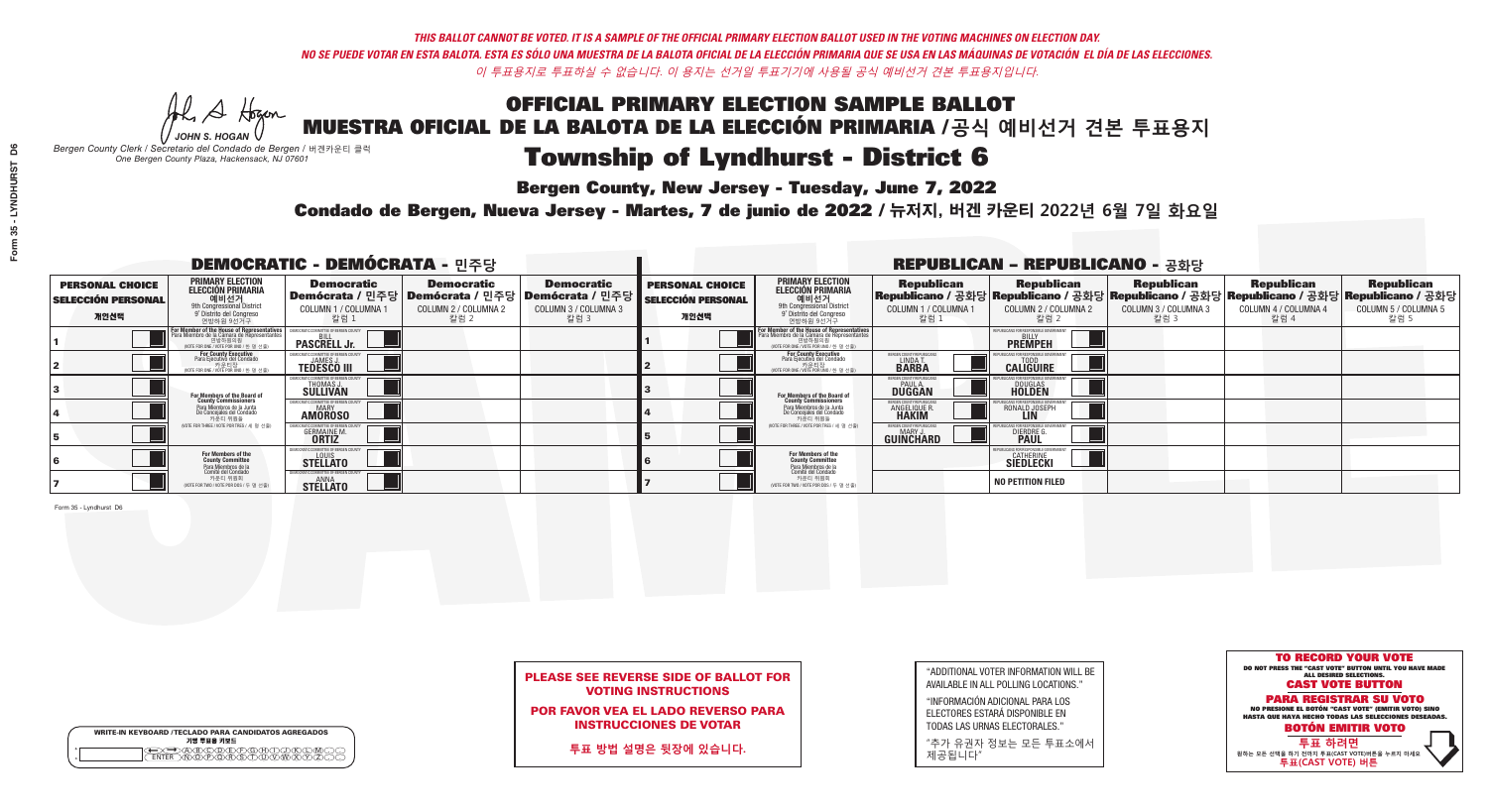Al Stogan *JOHN S. HOGAN*

| <b>WRITE-IN KEYBOARD /TECLADO PARA CANDIDATOS AGREGADOS</b><br>기명 투표용 키보드 |
|---------------------------------------------------------------------------|
| )(B)C)(D)(E)(F)(G)(H)(                                                    |

# Township of Lyndhurst - District 7

**Bergen County, New Jersey - Tuesday, June 7, 2022** 

*Bergen County Clerk / Secretario del Condado de Bergen /* 버겐카운티 클럭 *One Bergen County Plaza, Hackensack, NJ 07601*

Condado de Bergen, Nueva Jersey - Martes, 7 de junio de 2022 / 뉴저지, 버겐 카운티 2022년 6월 7일 화요일 *One Bergen County Plaza, Hackensack, NJ 07601*



### PLEASE SEE REVERSE SIDE OF BALLOT FOR VOTING INSTRUCTIONS

POR FAVOR VEA EL LADO REVERSO PARA INSTRUCCIONES DE VOTAR

**투표 방법 설명은 뒷장에 있습니다.**

| "ADDITIONAL VOTER INFORMATION WILL BE |
|---------------------------------------|
| AVAILABLE IN ALL POLLING LOCATIONS."  |
|                                       |

"INFORMACIÓN ADICIONAL PARA LOS ELECTORES ESTARÁ DISPONIBLE EN TODAS LAS URNAS ELECTORALES."

"추가 유권자 정보는 모든 투표소에서 제공됩니다"

|                                                             |                                                                                                                                                   | <b>DEMOCRATIC - DEMÓCRATA - 민주당</b>                                   |                                                   |                                                                                                      | <b>REPUBLICAN - REPUBLICANO - 공화당</b>                       |                                                                                                                                                      |                                                             |                                                                                                                                                   |                                                   |                                                   |                                                   |  |
|-------------------------------------------------------------|---------------------------------------------------------------------------------------------------------------------------------------------------|-----------------------------------------------------------------------|---------------------------------------------------|------------------------------------------------------------------------------------------------------|-------------------------------------------------------------|------------------------------------------------------------------------------------------------------------------------------------------------------|-------------------------------------------------------------|---------------------------------------------------------------------------------------------------------------------------------------------------|---------------------------------------------------|---------------------------------------------------|---------------------------------------------------|--|
| <b>PERSONAL CHOICE</b><br><b>SELECCIÓN PERSONAL</b><br>개인선택 | PRIMARY ELECTION<br><b>ELECCIÓN PRIMARIA</b><br>애비선거<br><sup>9th</sup> Congressional District<br><sup>9°</sup> Distrito del Congreso<br>연방하원 9선거구 | <b>Democratic</b><br><b>COLUMN 1 / COLUMNA 1</b><br>_ 칼럼 1            | <b>Democratic</b><br>COLUMN 2 / COLUMNA 2<br>칼럼 2 | <b>Democratic</b><br>Demócrata / 민주당 Demócrata / 민주당 Demócrata / 민주당<br>COLUMN 3 / COLUMNA 3<br>칼럼 3 | <b>PERSONAL CHOICE</b><br><b>SELECCIÓN PERSONAL</b><br>개인선택 | <b>PRIMARY ELECTION</b><br>ELECCIÓN PRIMARIA<br>예비선거<br><sup>9th</sup> Congressional District<br><sup>9'</sup> Distrito del Congreso<br>연방하원 9선거구    | <b>Republican</b><br>COLUMN 1 / COLUMNA 1<br>, 칼럼 :         | <b>Republican</b><br> Republicano / 공화당 Republicano / 공화당 Republicano / 공화당 Republicano / 공화당 Republicano / 공화당 <br>COLUMN 2 / COLUMNA 2<br>-칼럼 2 | <b>Republican</b><br>COLUMN 3 / COLUMNA 3<br>칼럼 3 | <b>Republican</b><br>COLUMN 4 / COLUMNA 4<br>칼럼 4 | <b>Republican</b><br>COLUMN 5 / COLUMNA 5<br>칼럼 5 |  |
|                                                             | For Member of the House of Representative:<br>Para Miembro de la Cámara de Representantes                                                         | <b>PASCRELL Jr.</b>                                                   |                                                   |                                                                                                      |                                                             | <b>For Member of the House of Representatives</b><br>Para Miembro de la Cámara de Representantes<br>연방하원의원<br>(VOTE FOR ONE / VOTE POR UNO / 한 명 선출) |                                                             | <b>PREMPEH</b>                                                                                                                                    |                                                   |                                                   |                                                   |  |
|                                                             | <b>For County Executive</b><br>Para Ejecutivo del Condado<br>VOTE FOR ONE / VOTE POR UNO / 한 명 선출)                                                | <b>TEDESCO III</b>                                                    |                                                   |                                                                                                      |                                                             | For County Executive<br>Para Ejecutivo del Condado<br>WOTE FOR ONE / VOTE POR UNO / 한 명 선출)                                                          | BERGEN COUNTY REPUBLICA<br>LINDA T.                         | <b>CALIGUIRE</b>                                                                                                                                  |                                                   |                                                   |                                                   |  |
|                                                             | For Members of the Board of<br>County Commissioners                                                                                               | MOCRATIC COMMITTEE OF BERGEN (<br><b>THOMAS J.</b><br><b>SULLIVAN</b> |                                                   |                                                                                                      |                                                             | For Members of the Board of<br>County Commissioners                                                                                                  | BERGEN COUNTY REPUBLICAN<br><b>PAUL A.</b><br><b>DUGGAN</b> | <b>DOUGLAS</b>                                                                                                                                    |                                                   |                                                   |                                                   |  |
|                                                             | Para Miembros de la Junta<br>De Concejales del Condado<br>카운티 위원들                                                                                 | <b>IOCRATIC COMMITTEE OF BERGEN COUNT</b><br><b>AMOROSO</b>           |                                                   |                                                                                                      |                                                             | Para Miembros de la Junta<br>De Concejales del Condado<br>카운티 위원들                                                                                    | ERGEN COUNTY REPUBLICAN<br><b>ANGELIQUE R</b>               | RONALD JOSEPH<br><b>LIN</b>                                                                                                                       |                                                   |                                                   |                                                   |  |
|                                                             | (VOTE FOR THREE / VOTE POR TRES / 세 명 선출)                                                                                                         | <b>GERMAINE M.</b>                                                    |                                                   |                                                                                                      |                                                             | (VOTE FOR THREE / VOTE POR TRES / 세 명 선출)                                                                                                            | BERGEN COUNTY REPUBLICAN<br>MARY J<br>GUINCHARD             | <b>DIERDRE</b>                                                                                                                                    |                                                   |                                                   |                                                   |  |
|                                                             | For Members of the<br>County Committee                                                                                                            | MOCRATIC COMMITTEE OF BERGEN (<br><b>DANIEL</b><br><b>PEER</b>        |                                                   |                                                                                                      |                                                             | For Members of the<br>County Committee                                                                                                               |                                                             | JBI ICANS FOR RESPONSIBLE GO<br><b>LEMLEY</b>                                                                                                     |                                                   |                                                   |                                                   |  |
|                                                             | Para Miembros de la<br>Comité del Condado<br>카운티 위원회<br>NOTE FOR TWO / VOTE POR DOS / 두 명 선출)                                                     | TIC COMMITTEE OF BERGEN C<br><b>ROYCELYN</b>                          |                                                   |                                                                                                      |                                                             | Para Miembros de la<br>Comité del Condado<br>카운티 위원회<br>NOTE FOR TWO / VOTE POR DOS / 두 명 선출)                                                        |                                                             | <b>NO PETITION FILED</b>                                                                                                                          |                                                   |                                                   |                                                   |  |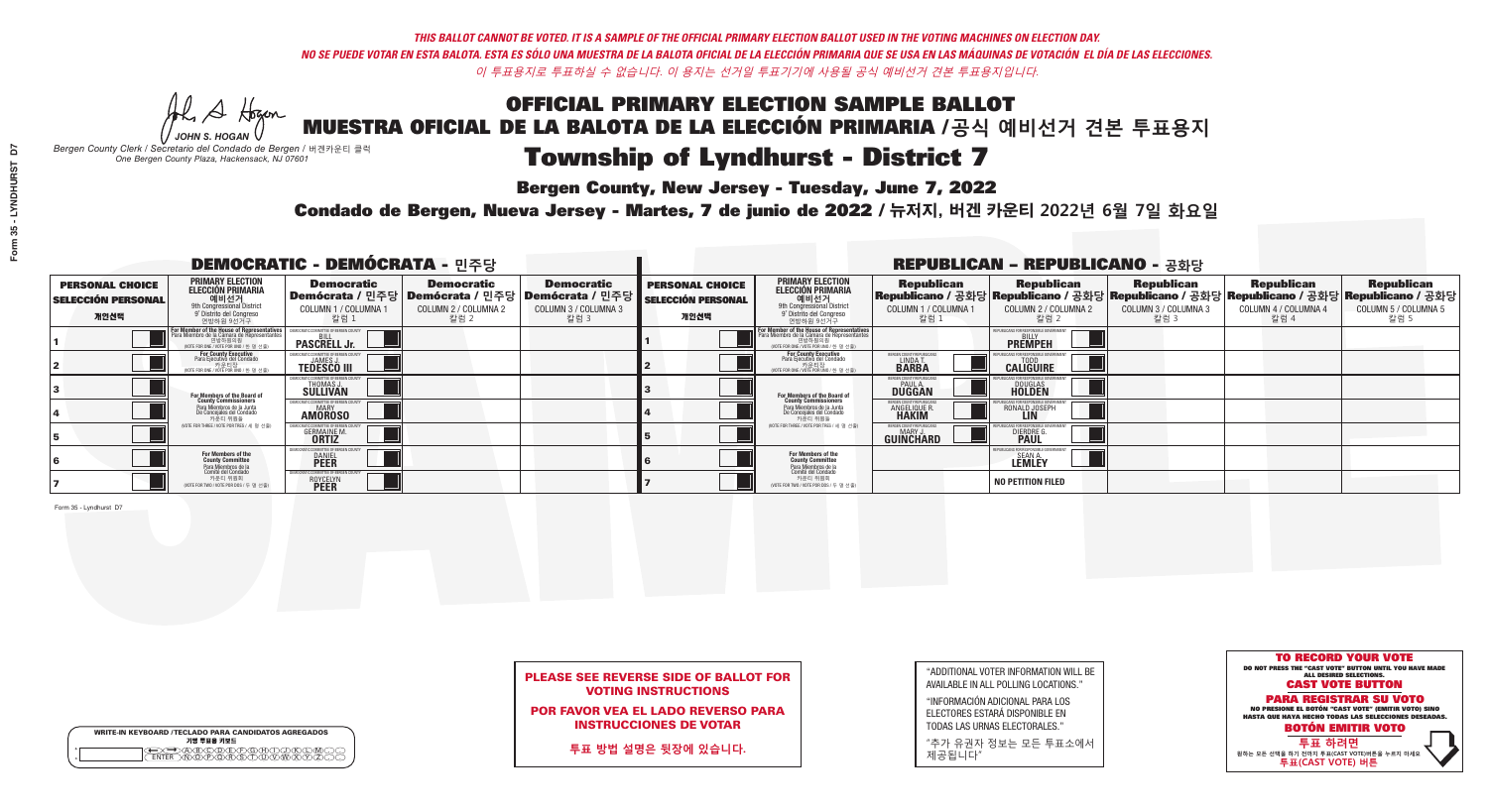He A Hogan *JOHN S. HOGAN*

| <b>WRITE-IN KEYBOARD /TECLADO PARA CANDIDATOS AGREGADOS</b><br>기명 투표용 키보드 |
|---------------------------------------------------------------------------|
|                                                                           |

# Township of Lyndhurst - District 8

**Bergen County, New Jersey - Tuesday, June 7, 2022** 

*Bergen County Clerk / Secretario del Condado de Bergen /* 버겐카운티 클럭 *One Bergen County Plaza, Hackensack, NJ 07601*



### PLEASE SEE REVERSE SIDE OF BALLOT FOR VOTING INSTRUCTIONS

POR FAVOR VEA EL LADO REVERSO PARA INSTRUCCIONES DE VOTAR

**투표 방법 설명은 뒷장에 있습니다.**

"ADDITIONAL VOTER INFORMATION WILL BE AVAILABLE IN ALL POLLING LOCATIONS."

"INFORMACIÓN ADICIONAL PARA LOS ELECTORES ESTARÁ DISPONIBLE EN TODAS LAS URNAS ELECTORALES."

"추가 유권자 정보는 모든 투표소에서 제공됩니다"

Condado de Bergen, Nueva Jersey - Martes, 7 de junio de 2022 / 뉴저지, 버겐 카운티 2022년 6월 7일 화요일 *One Bergen County Plaza, Hackensack, NJ 07601*

|                                                             |                                                                                                                                                   | <b>DEMOCRATIC - DEMÓCRATA - 민주당</b>                                   |                                                   |                                                                                                      | <b>REPUBLICAN - REPUBLICANO - 공화당</b>                       |                                                                                                                                                      |                                                             |                                                                                                                                                 |                                                   |                                                   |                                                   |  |
|-------------------------------------------------------------|---------------------------------------------------------------------------------------------------------------------------------------------------|-----------------------------------------------------------------------|---------------------------------------------------|------------------------------------------------------------------------------------------------------|-------------------------------------------------------------|------------------------------------------------------------------------------------------------------------------------------------------------------|-------------------------------------------------------------|-------------------------------------------------------------------------------------------------------------------------------------------------|---------------------------------------------------|---------------------------------------------------|---------------------------------------------------|--|
| <b>PERSONAL CHOICE</b><br><b>SELECCIÓN PERSONAL</b><br>개인선택 | PRIMARY ELECTION<br><b>ELECCIÓN PRIMARIA</b><br>애비선거<br><sup>9th</sup> Congressional District<br><sup>9°</sup> Distrito del Congreso<br>연방하원 9선거구 | <b>Democratic</b><br>COLUMN 1 / COLUMNA 1<br>_ 칼럼 1                   | <b>Democratic</b><br>COLUMN 2 / COLUMNA 2<br>칼럼 2 | <b>Democratic</b><br>Demócrata / 민주당 Demócrata / 민주당 Demócrata / 민주당<br>COLUMN 3 / COLUMNA 3<br>칼럼 3 | <b>PERSONAL CHOICE</b><br><b>SELECCIÓN PERSONAL</b><br>개인선택 | <b>PRIMARY ELECTION</b><br>ELECCIÓN PRIMARIA<br>예비선거<br><sup>9th</sup> Congressional District<br><sup>9'</sup> Distrito del Congreso<br>연방하원 9선거구    | <b>Republican</b><br>COLUMN 1 / COLUMNA 1<br>, 칼럼 :         | <b>Republican</b><br>Republicano / 공화당 Republicano / 공화당 Republicano / 공화당 Republicano / 공화당 Republicano / 공화당<br>COLUMN 2 / COLUMNA 2<br>-칼럼 2 | <b>Republican</b><br>COLUMN 3 / COLUMNA 3<br>칼럼 3 | <b>Republican</b><br>COLUMN 4 / COLUMNA 4<br>칼럼 4 | <b>Republican</b><br>COLUMN 5 / COLUMNA 5<br>칼럼 5 |  |
|                                                             | For Member of the House of Representative:<br>Para Miembro de la Cámara de Representantes                                                         | <b>PASCRELL Jr.</b>                                                   |                                                   |                                                                                                      |                                                             | <b>For Member of the House of Representatives</b><br>Para Miembro de la Cámara de Representantes<br>연방하원의원<br>(VOTE FOR ONE / VOTE POR UNO / 한 명 선출) |                                                             | <b>PREMPEH</b>                                                                                                                                  |                                                   |                                                   |                                                   |  |
|                                                             | For County Executive<br>Para Ejecutivo del Condado<br>VOTE FOR ONE / VOTE POR UNO / 한 명 선출)                                                       | <b>TEDESCO III</b>                                                    |                                                   |                                                                                                      |                                                             | For County Executive<br>Para Ejecutivo del Condado<br>WOTE FOR ONE / VOTE POR UNO / 한 명 선출)                                                          | BERGEN COUNTY REPUBLICA<br>LINDA T.                         | <b>CALIGUIRE</b>                                                                                                                                |                                                   |                                                   |                                                   |  |
|                                                             | For Members of the Board of<br>County Commissioners                                                                                               | MOCRATIC COMMITTEE OF BERGEN (<br><b>THOMAS J.</b><br><b>SULLIVAN</b> |                                                   |                                                                                                      |                                                             | For Members of the Board of<br>County Commissioners                                                                                                  | BERGEN COUNTY REPUBLICAN<br><b>PAUL A.</b><br><b>DUGGAN</b> | <b>DOUGLAS</b>                                                                                                                                  |                                                   |                                                   |                                                   |  |
|                                                             | Para Miembros de la Junta<br>De Concejales del Condado<br>카우티 위원들                                                                                 | <b>MOCRATIC COMMITTEE OF BERGEN COUN</b><br><b>AMOROSO</b>            |                                                   |                                                                                                      |                                                             | Para Miembros de la Junta<br>De Concejales del Condado<br>카운티 위원들                                                                                    | ERGEN COUNTY REPUBLICAN<br><b>ANGELIQUE R</b>               | RONALD JOSEPH<br><b>LIN</b>                                                                                                                     |                                                   |                                                   |                                                   |  |
|                                                             | (VOTE FOR THREE / VOTE POR TRES / 세 명 선출)                                                                                                         | <b>GERMAINE M.</b>                                                    |                                                   |                                                                                                      |                                                             | (VOTE FOR THREE / VOTE POR TRES / 세 명 선출)                                                                                                            | BERGEN COUNTY REPUBLICAN<br>MARY J<br>GUINCHARD             | <b>DIERDRE</b>                                                                                                                                  |                                                   |                                                   |                                                   |  |
|                                                             | For Members of the<br>County Committee<br>Para Miembros de la                                                                                     | MOCRATIC COMMITTEE OF BERGEN CO<br><b>CUNNIFF</b>                     |                                                   |                                                                                                      |                                                             | For Members of the<br>County Committee                                                                                                               |                                                             | JBI ICANS FOR RESPONSIBLE G<br><b>CROSS</b>                                                                                                     |                                                   |                                                   |                                                   |  |
|                                                             | cha mismbres de la<br>카운티 위원회<br>NOTE FOR TWO / VOTE POR DOS / 두 명 선출)                                                                            | <b>CUNNIFF</b>                                                        |                                                   |                                                                                                      |                                                             | Para Miembros de la<br>Comité del Condado<br>카운티 위원회<br>NOTE FOR TWO / VOTE POR DOS / 두 명 선출)                                                        |                                                             | <b>FPUBLICANS FOR RESPONSIBLE</b><br><b>AYNURF</b><br><b>CROSS</b>                                                                              |                                                   |                                                   |                                                   |  |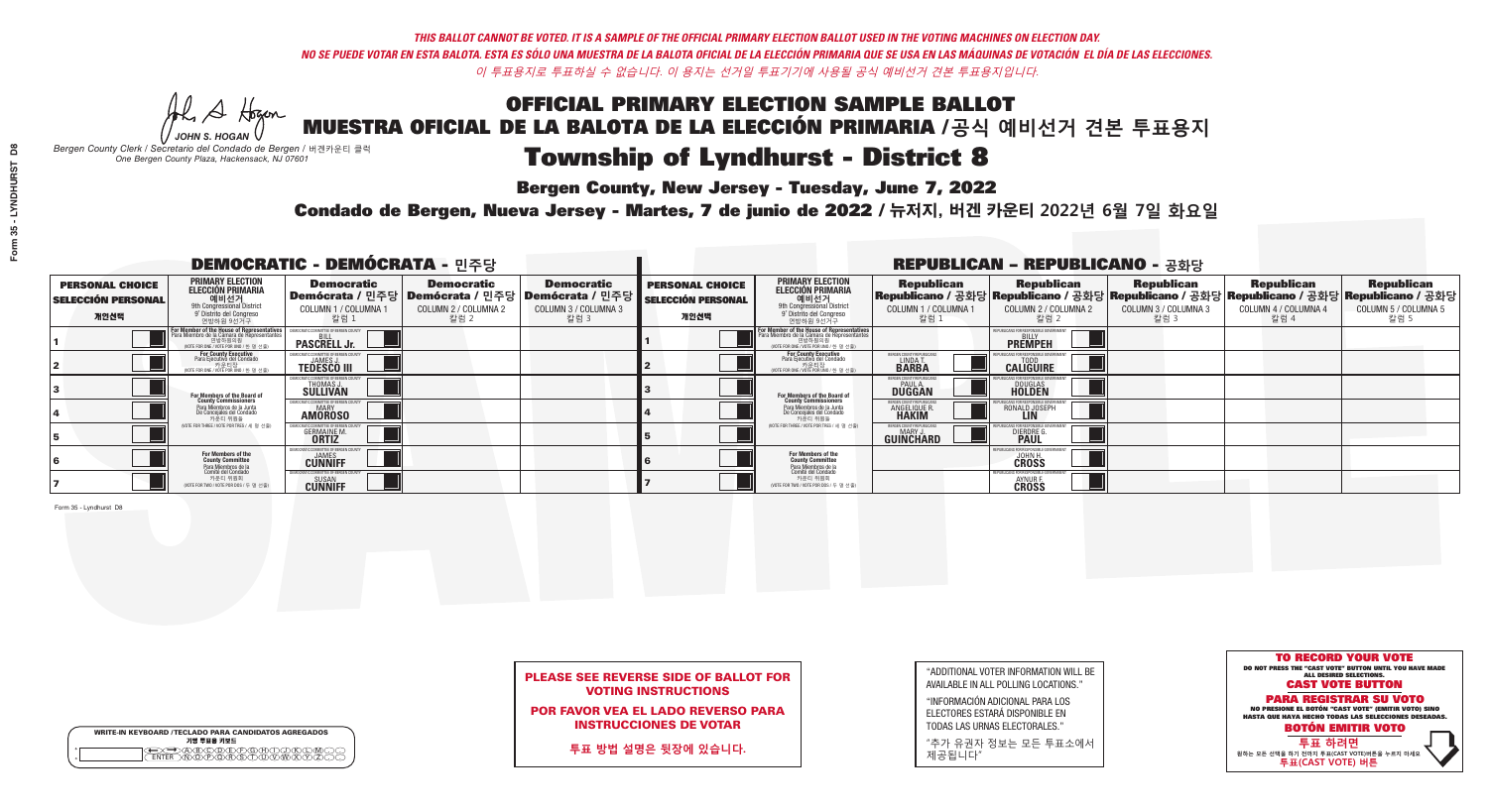Al Stogan *JOHN S. HOGAN*

| <b>WRITE-IN KEYBOARD /TECLADO PARA CANDIDATOS AGREGADOS</b> |
|-------------------------------------------------------------|
| 기명 투표용 키보드                                                  |
| YOODARARAHAT                                                |
|                                                             |

# Township of Lyndhurst - District 9

**Bergen County, New Jersey - Tuesday, June 7, 2022** 

*Bergen County Clerk / Secretario del Condado de Bergen /* 버겐카운티 클럭 *One Bergen County Plaza, Hackensack, NJ 07601*



### PLEASE SEE REVERSE SIDE OF BALLOT FOR VOTING INSTRUCTIONS

POR FAVOR VEA EL LADO REVERSO PARA INSTRUCCIONES DE VOTAR

**투표 방법 설명은 뒷장에 있습니다.**

"ADDITIONAL VOTER INFORMATION WILL BE AVAILABLE IN ALL POLLING LOCATIONS."

"INFORMACIÓN ADICIONAL PARA LOS ELECTORES ESTARÁ DISPONIBLE EN TODAS LAS URNAS ELECTORALES."

"추가 유권자 정보는 모든 투표소에서 제공됩니다"

Condado de Bergen, Nueva Jersey - Martes, 7 de junio de 2022 / 뉴저지, 버겐 카운티 2022년 6월 7일 화요일 *One Bergen County Plaza, Hackensack, NJ 07601*

|                                                             |                                                                                                                                                   | <b>DEMOCRATIC - DEMÓCRATA - 민주당</b>                                   |                                                   |                                                                                                      | <b>REPUBLICAN - REPUBLICANO - 공화당</b>                       |                                                                                                                                                      |                                                             |                                                                                                                                                 |                                                   |                                                   |                                                   |  |
|-------------------------------------------------------------|---------------------------------------------------------------------------------------------------------------------------------------------------|-----------------------------------------------------------------------|---------------------------------------------------|------------------------------------------------------------------------------------------------------|-------------------------------------------------------------|------------------------------------------------------------------------------------------------------------------------------------------------------|-------------------------------------------------------------|-------------------------------------------------------------------------------------------------------------------------------------------------|---------------------------------------------------|---------------------------------------------------|---------------------------------------------------|--|
| <b>PERSONAL CHOICE</b><br><b>SELECCIÓN PERSONAL</b><br>개인선택 | PRIMARY ELECTION<br><b>ELECCIÓN PRIMARIA</b><br>애비선거<br><sup>9th</sup> Congressional District<br><sup>9°</sup> Distrito del Congreso<br>연방하원 9선거구 | <b>Democratic</b><br>COLUMN 1 / COLUMNA 1<br>_ 칼럼 1                   | <b>Democratic</b><br>COLUMN 2 / COLUMNA 2<br>칼럼 2 | <b>Democratic</b><br>Demócrata / 민주당 Demócrata / 민주당 Demócrata / 민주당<br>COLUMN 3 / COLUMNA 3<br>칼럼 3 | <b>PERSONAL CHOICE</b><br><b>SELECCIÓN PERSONAL</b><br>개인선택 | <b>PRIMARY ELECTION</b><br>ELECCIÓN PRIMARIA<br>예비선거<br><sup>9th</sup> Congressional District<br><sup>9'</sup> Distrito del Congreso<br>연방하원 9선거구    | <b>Republican</b><br>COLUMN 1 / COLUMNA 1<br>, 칼럼 :         | <b>Republican</b><br>Republicano / 공화당 Republicano / 공화당 Republicano / 공화당 Republicano / 공화당 Republicano / 공화당<br>COLUMN 2 / COLUMNA 2<br>-칼럼 2 | <b>Republican</b><br>COLUMN 3 / COLUMNA 3<br>칼럼 3 | <b>Republican</b><br>COLUMN 4 / COLUMNA 4<br>칼럼 4 | <b>Republican</b><br>COLUMN 5 / COLUMNA 5<br>칼럼 5 |  |
|                                                             | For Member of the House of Representative:<br>Para Miembro de la Cámara de Representantes                                                         | <b>PASCRELL Jr.</b>                                                   |                                                   |                                                                                                      |                                                             | <b>For Member of the House of Representatives</b><br>Para Miembro de la Cámara de Representantes<br>연방하원의원<br>(VOTE FOR ONE / VOTE POR UNO / 한 명 선출) |                                                             | <b>PREMPEH</b>                                                                                                                                  |                                                   |                                                   |                                                   |  |
|                                                             | For County Executive<br>Para Ejecutivo del Condado<br>VOTE FOR ONE / VOTE POR UNO / 한 명 선출)                                                       | <b>TEDESCO III</b>                                                    |                                                   |                                                                                                      |                                                             | For County Executive<br>Para Ejecutivo del Condado<br>NOTE FOR ONE / VOTE POR UNO / 한 명 선출)                                                          | ERGEN COUNTY REPUBLICA<br>LINDA T.                          | <b>CALIGUIRE</b>                                                                                                                                |                                                   |                                                   |                                                   |  |
|                                                             | For Members of the Board of<br>County Commissioners                                                                                               | MOCRATIC COMMITTEE OF BERGEN (<br><b>THOMAS J.</b><br><b>SULLIVAN</b> |                                                   |                                                                                                      |                                                             | For Members of the Board of<br>County Commissioners                                                                                                  | BERGEN COUNTY REPUBLICAN<br><b>PAUL A.</b><br><b>DUGGAN</b> | <b>DOUGLAS</b>                                                                                                                                  |                                                   |                                                   |                                                   |  |
|                                                             | Para Miembros de la Junta<br>De Concejales del Condado<br>카운티 위원들                                                                                 | <b>MOCRATIC COMMITTEE OF BERGEN COUN</b><br><b>AMOROSO</b>            |                                                   |                                                                                                      |                                                             | Para Miembros de la Junta<br>De Concejales del Condado<br>카운티 위원들                                                                                    | ERGEN COUNTY REPUBLICAN<br><b>ANGELIQUE R</b>               | RONALD JOSEPH<br><b>LIN</b>                                                                                                                     |                                                   |                                                   |                                                   |  |
|                                                             | (VOTE FOR THREE / VOTE POR TRES / 세 명 선출)                                                                                                         | <b>GERMAINE M.</b>                                                    |                                                   |                                                                                                      |                                                             | (VOTE FOR THREE / VOTE POR TRES / 세 명 선출)                                                                                                            | BERGEN COUNTY REPUBLICAN<br>MARY J<br>GUINCHARD             | <b>DIERDRE</b>                                                                                                                                  |                                                   |                                                   |                                                   |  |
|                                                             | For Members of the<br>County Committee<br>Para Miembros de la                                                                                     | MOCRATIC COMMITTEE OF BERGEN CO<br><b>THOMAS</b><br><b>McGUIRE</b>    |                                                   |                                                                                                      |                                                             | For Members of the<br>County Committee                                                                                                               |                                                             | UBLICANS FOR RESPONSIBLE GOVERNMEN<br>TRAVIS<br><b>MIRAGLIOTTA</b>                                                                              |                                                   |                                                   |                                                   |  |
|                                                             | cha mismos de de<br>Comité del Condado<br>카운티 위원회<br>NOTE FOR TWO / VOTE POR DOS / 두 명 선출)                                                        | <b>SEANNE</b>                                                         |                                                   |                                                                                                      |                                                             | Para Miembros de la<br>Comité del Condado<br>카운티 위원회<br>NOTE FOR TWO / VOTE POR DOS / 두 명 선출)                                                        |                                                             | <b>FPUBLICANS FOR RESPONSIBLE GOVERNMENT</b><br>ERIK W.<br><b>TOBIASON</b>                                                                      |                                                   |                                                   |                                                   |  |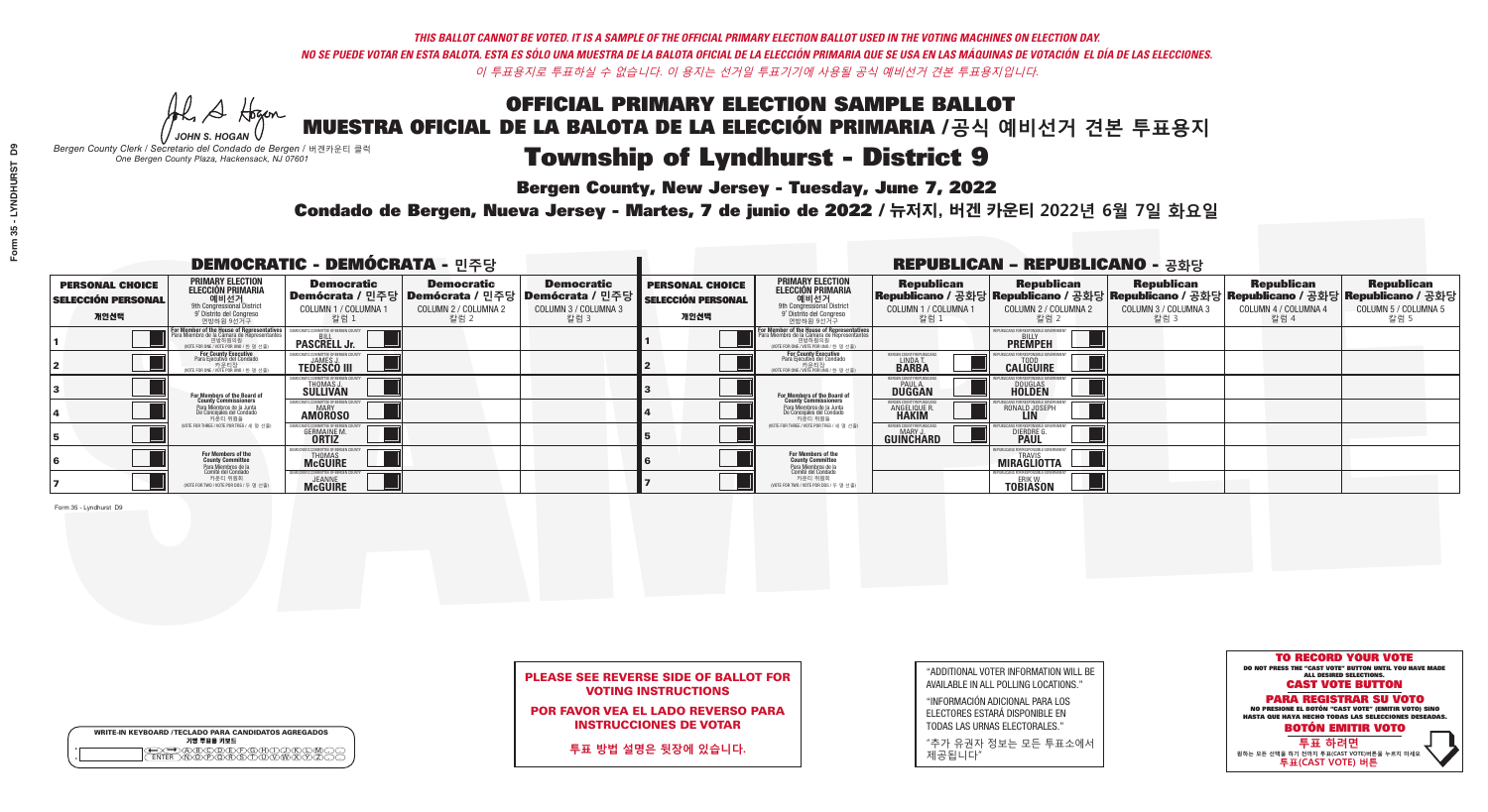**Bergen County, New Jersey - Tuesday, June 7, 2022** 

He A Hogen *JOHN S. HOGAN*

| <b>WRITE-IN KEYBOARD /TECLADO PARA CANDIDATOS AGREGADOS</b><br>기명 투표용 키보드 |
|---------------------------------------------------------------------------|
| )(B)C)(D)(E)(F)(G)(H)(T)(J<br><b>EÃRS</b><br><b>FNTER</b>                 |

*Bergen County Clerk / Secretario del Condado de Bergen /* 버겐카운티 클럭 *One Bergen County Plaza, Hackensack, NJ 07601*

Condado de Bergen, Nueva Jersey - Martes, 7 de junio de 2022 / 뉴저지, 버겐 카운티 2022년 6월 7일 화요일 *One Bergen County Plaza, Hackensack, NJ 07601*



### PLEASE SEE REVERSE SIDE OF BALLOT FOR VOTING INSTRUCTIONS

POR FAVOR VEA EL LADO REVERSO PARA INSTRUCCIONES DE VOTAR

**투표 방법 설명은 뒷장에 있습니다.**

"ADDITIONAL VOTER INFORMATION WILL BE AVAILABLE IN ALL POLLING LOCATIONS."

"INFORMACIÓN ADICIONAL PARA LOS ELECTORES ESTARÁ DISPONIBLE EN TODAS LAS URNAS ELECTORALES."

"추가 유권자 정보는 모든 투표소에서 제공됩니다"

| <b>DEMOCRATIC - DEMÓCRATA - 민주당</b>                         |                                                                                                                                                               |                                                                        |                                                   |                                                                                                      |                                                             |                                                                                                                                                   |                                                             | <b>REPUBLICAN - REPUBLICANO - 공화당</b>                                                                                                           |                                                   |                                                   |                                                   |
|-------------------------------------------------------------|---------------------------------------------------------------------------------------------------------------------------------------------------------------|------------------------------------------------------------------------|---------------------------------------------------|------------------------------------------------------------------------------------------------------|-------------------------------------------------------------|---------------------------------------------------------------------------------------------------------------------------------------------------|-------------------------------------------------------------|-------------------------------------------------------------------------------------------------------------------------------------------------|---------------------------------------------------|---------------------------------------------------|---------------------------------------------------|
| <b>PERSONAL CHOICE</b><br><b>SELECCIÓN PERSONAL</b><br>개인선택 | PRIMARY ELECTION<br><b>ELECCIÓN PRIMARIA</b><br>9th Congressional District<br>9th Congressional District<br>9 <sup>t</sup> Distrito del Congreso<br>연방하원 9선거구 | <b>Democratic</b><br>COLUMN 1 / COLUMNA 1<br>칼럼 1                      | <b>Democratic</b><br>COLUMN 2 / COLUMNA 2<br>칼럼 2 | <b>Democratic</b><br>Demócrata / 민주당 Demócrata / 민주당 Demócrata / 민주당<br>COLUMN 3 / COLUMNA 3<br>칼럼 3 | <b>PERSONAL CHOICE</b><br><b>SELECCIÓN PERSONAL</b><br>개인선택 | <b>PRIMARY ELECTION</b><br>ELECCIÓN PRIMARIA<br>예비선거<br><sup>9th</sup> Congressional District<br><sup>9'</sup> Distrito del Congreso<br>연방하원 9선거구 | <b>Republican</b><br>COLUMN 1 / COLUMNA 1<br>"칼럼 1          | <b>Republican</b><br>Republicano / 공화당 Republicano / 공화당 Republicano / 공화당 Republicano / 공화당 Republicano / 공화당<br>COLUMN 2 / COLUMNA 2<br>-칼럼 2 | <b>Republican</b><br>COLUMN 3 / COLUMNA 3<br>칼럼 3 | <b>Republican</b><br>COLUMN 4 / COLUMNA 4<br>칼럼 4 | <b>Republican</b><br>COLUMN 5 / COLUMNA 5<br>칼럼 5 |
|                                                             | For Member of the House of Representatives<br>Para Miembro de la Cámara de Representantes<br>(VOTE FOR ONE / VOTE POR UNO / 한 명 선출)                           | <b>PASCRELL Jr.</b>                                                    |                                                   |                                                                                                      |                                                             | F <mark>or Member of the House of Representatives</mark><br>Para Miembro de la Cámara de Representantes                                           |                                                             | PUBLICANS FOR RESPONSIBLE GOVERNMEN<br><b>PREMPEH</b>                                                                                           |                                                   |                                                   |                                                   |
|                                                             | <b>For County Executive</b><br>Para Ejecutivo del Condado<br>가운티장<br>(VOTE FOR ONE / VOTE POR UNO / 한 명 선출)                                                   | <b>TEDESCO III</b>                                                     |                                                   |                                                                                                      |                                                             | <b>For County Executive</b><br>Para Ejecutivo del Condado<br>7) 카운티장<br>(VOTE FOR ONE / VOTE POR UNO / 한 명 선출)                                    | BERGEN COUNTY REPUBLICA<br>LINDAT<br><b>BARBA</b>           | <b>CALIGUIRE</b>                                                                                                                                |                                                   |                                                   |                                                   |
|                                                             | <b>For Members of the Board of<br/>County Commissioners</b>                                                                                                   | VIOCRATIC COMMITTEE OF BERGEN (<br><b>THOMAS J.</b><br><b>SULLIVAN</b> |                                                   |                                                                                                      |                                                             | For Members of the Board of<br>County Commissioners                                                                                               | BERGEN COUNTY REPUBLICAN<br><b>PAUL A.</b><br><b>DUGGAN</b> | <b>DOUGLAS</b>                                                                                                                                  |                                                   |                                                   |                                                   |
|                                                             | Para Miembros de la Junta<br>De Concejales del Condado<br>카운티 위원들                                                                                             | MOCRATIC COMMITTEE OF BEBGEN COUNT<br><b>AMOROSO</b>                   |                                                   |                                                                                                      |                                                             | Para Miembros de la Junta<br>De Concejales del Condado<br>카운티 위원들                                                                                 | ERGEN COUNTY REPUBLICAN<br><b>ANGELIQUE R</b>               | RONALD JOSEPH<br><b>LIN</b>                                                                                                                     |                                                   |                                                   |                                                   |
|                                                             | NOTE FOR THREE / VOTE POR TRES / 세 명 선출)                                                                                                                      | <b>GERMAINE M.</b>                                                     |                                                   |                                                                                                      |                                                             | (VOTE FOR THREE / VOTE POR TRES / 세 명 선출)                                                                                                         | BERGEN COUNTY REPUBLICAN<br>MARY J<br>GUINCHARD             | <b>DIERDRE</b>                                                                                                                                  |                                                   |                                                   |                                                   |
|                                                             | For Members of the<br>County Committee<br>Para Miembros de la<br>Comité del Condado                                                                           | MOCRATIC COMMITTEE OF BERGEN COUNT<br><b>GÄRCIA</b>                    |                                                   |                                                                                                      |                                                             | For Members of the<br>County Committee                                                                                                            |                                                             | IRLICANS FOR RESPONSIRLE GOVI<br><b>TERRANCE B.</b><br><b>CHIAPPA</b>                                                                           |                                                   |                                                   |                                                   |
|                                                             | 카운티 위원회<br>NOTE FOR TWO / VOTE POR DOS / 두 명 선출)                                                                                                              | ASHLEY S.                                                              |                                                   |                                                                                                      |                                                             | Para Miembros de la<br>Comité del Condado<br>카운티 위원회<br>(VOTE FOR TWO / VOTE POR DOS / 두 명 선출)                                                    |                                                             | <b>NO PETITION FILED</b>                                                                                                                        |                                                   |                                                   |                                                   |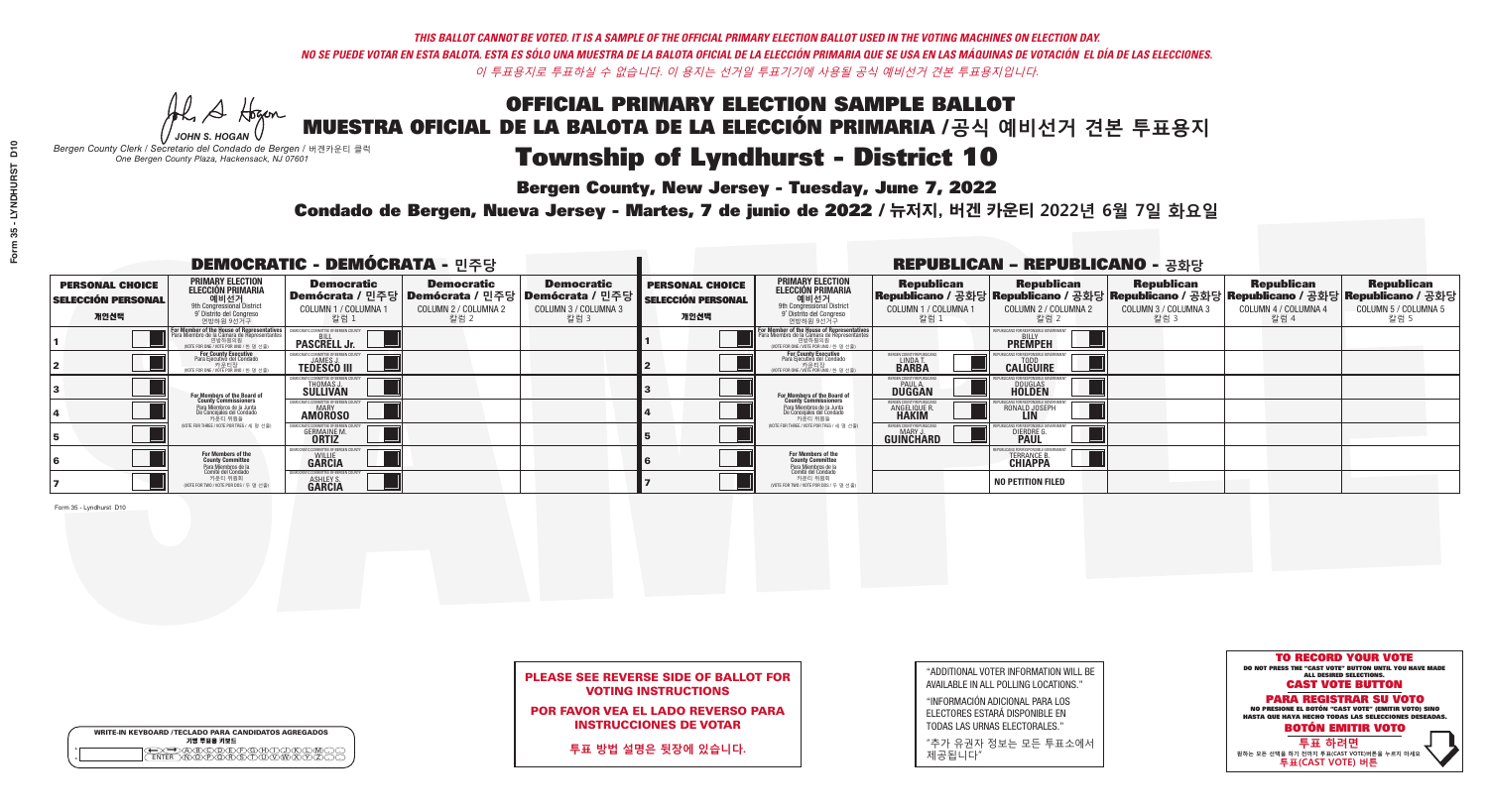A Hogan *JOHN S. HOGAN*

| <b>WRITE-IN KEYBOARD /TECLADO PARA CANDIDATOS AGREGADOS</b><br>기명 투표용 키보드 |
|---------------------------------------------------------------------------|
| $F \times F \times G \times H \times$                                     |

# Township of Lyndhurst - District 11

**Bergen County, New Jersey - Tuesday, June 7, 2022** 

*Bergen County Clerk / Secretario del Condado de Bergen /* 버겐카운티 클럭 *One Bergen County Plaza, Hackensack, NJ 07601*

Condado de Bergen, Nueva Jersey - Martes, 7 de junio de 2022 / 뉴저지, 버겐 카운티 2022년 6월 7일 화요일 *One Bergen County Plaza, Hackensack, NJ 07601*



### PLEASE SEE REVERSE SIDE OF BALLOT FOR VOTING INSTRUCTIONS

POR FAVOR VEA EL LADO REVERSO PARA INSTRUCCIONES DE VOTAR

**투표 방법 설명은 뒷장에 있습니다.**

| "ADDITIONAL VOTER INFORMATION WILL BE |
|---------------------------------------|
| AVAILABLE IN ALL POLLING LOCATIONS."  |
|                                       |

"INFORMACIÓN ADICIONAL PARA LOS ELECTORES ESTARÁ DISPONIBLE EN TODAS LAS URNAS ELECTORALES."

"추가 유권자 정보는 모든 투표소에서 제공됩니다"

| <b>DEMOCRATIC - DEMÓCRATA - 민주당</b>                         |                                                                                                                                                         |                                                                    |                                                                                                        |                                                   |                                                             |                                                                                                                                                      |                                                             | <b>REPUBLICAN - REPUBLICANO - 공화당</b>                                                                                                           |                                                   |                                                   |                                                   |
|-------------------------------------------------------------|---------------------------------------------------------------------------------------------------------------------------------------------------------|--------------------------------------------------------------------|--------------------------------------------------------------------------------------------------------|---------------------------------------------------|-------------------------------------------------------------|------------------------------------------------------------------------------------------------------------------------------------------------------|-------------------------------------------------------------|-------------------------------------------------------------------------------------------------------------------------------------------------|---------------------------------------------------|---------------------------------------------------|---------------------------------------------------|
| <b>PERSONAL CHOICE</b><br><b>SELECCIÓN PERSONAL</b><br>개인선택 | <b>PRIMARY ELECTION</b><br><b>ELECCIÓN PRIMARIA</b><br>에비선거<br><sup>9th</sup> Congressional District<br><sup>9</sup> Distrito del Congreso<br>연방하원 9선거구 | <b>Democratic</b><br>COLUMN 1 / COLUMNA 1<br>_칼럼 1                 | <b>Democratic</b><br>│Demócrata / 민주당│Demócrata / 민주당│Demócrata / 민주당┃<br>COLUMN 2 / COLUMNA 2<br>칼럼 2 | <b>Democratic</b><br>COLUMN 3 / COLUMNA 3<br>칼럼 3 | <b>PERSONAL CHOICE</b><br><b>SELECCIÓN PERSONAL</b><br>개인선택 | <b>PRIMARY ELECTION</b><br>ELECCIÓN PRIMARIA<br>9th Congressional District<br>9° Distrito del Congreso<br>연방하원 9선거구                                  | <b>Republican</b><br>COLUMN 1 / COLUMNA 1<br>, 칼럼 :         | <b>Republican</b><br>Republicano / 공화당 Republicano / 공화당 Republicano / 공화당 Republicano / 공화당 Republicano / 공화당<br>COLUMN 2 / COLUMNA 2<br>-칼럼 2 | <b>Republican</b><br>COLUMN 3 / COLUMNA 3<br>칼럼 3 | <b>Republican</b><br>COLUMN 4 / COLUMNA 4<br>칼럼 4 | <b>Republican</b><br>COLUMN 5 / COLUMNA 5<br>칼럼 5 |
|                                                             | F <mark>or Member of the House of Representatives</mark><br>Para Miembro de la Cámara de Representantes                                                 | <b>PASCRELL Jr.</b>                                                |                                                                                                        |                                                   |                                                             | <b>For Member of the House of Representatives</b><br>Para Miembro de la Cámara de Representantes<br>연방하원의원<br>(VOTE FOR ONE / VOTE POR UNO / 한 명 선출) |                                                             | <b>PREMPEH</b>                                                                                                                                  |                                                   |                                                   |                                                   |
|                                                             | For County Executive<br>Para Ejecutivo del Condado<br>NOTE FOR ONE / VOTE POR UNO / 한 명 선출)                                                             | <b>TEDESCO III</b>                                                 |                                                                                                        |                                                   |                                                             | For County Executive<br>Para Ejecutivo del Condado<br>VOTE FOR ONE / VOTE POR UNO / 한 명 선출)                                                          | ERGEN COUNTY REPUBLICA<br>LINDAT.                           | <b>CALIGUIRE</b>                                                                                                                                |                                                   |                                                   |                                                   |
|                                                             | <b>For Members of the Board of<br/>County Commissioners</b>                                                                                             | EMOCRATIC COMMITTEE OF BERGEN CO<br>THOMAS J.<br>SULLIVAN          |                                                                                                        |                                                   |                                                             | <b>For Members of the Board of<br/>County Commissioners</b>                                                                                          | BERGEN COUNTY REPUBLICAN<br><b>PAUL A.</b><br><b>DUGGAN</b> | <b>DOUGLAS</b><br><b>HOLDEN</b>                                                                                                                 |                                                   |                                                   |                                                   |
|                                                             | Para Miembros de la Junta<br>De Conceiales del Condado<br>카운티 위원들                                                                                       | <b><i>AOCRATIC COMMITTEE OF BERGEN COUNT</i></b><br><b>AMOROSO</b> |                                                                                                        |                                                   |                                                             | Para Miembros de la Junta<br>De Concejales del Condado<br>카운티 위원들                                                                                    | BERGEN COUNTY REPUBLICAN<br>ANGELIQUE R                     | RONALD JOSEPH<br><b>LIN</b>                                                                                                                     |                                                   |                                                   |                                                   |
|                                                             | NOTE FOR THREE / VOTE POR TRES / 세 명 선출)                                                                                                                | <b>GERMAINE M.</b><br><b>ORTIZ</b>                                 |                                                                                                        |                                                   |                                                             | (VOTE FOR THREE / VOTE POR TRES / 세 명 선출)                                                                                                            | BERGEN COUNTY REPUBLICAN<br>MARY J<br>GUINCHARD             | <b>DIERDRE</b>                                                                                                                                  |                                                   |                                                   |                                                   |
|                                                             | For Members of the<br>County Committee<br>Para Miembros de la<br>Comité del Condado                                                                     | EMOCRATIC COMMITTEE OF BERGEN COUNT<br><b>PASSAMANO Jr.</b>        |                                                                                                        |                                                   |                                                             | For Members of the<br>County Committee                                                                                                               |                                                             | UBLICANS FOR RESPONSIBLE GOVER<br><b>CRAIG</b><br><b>AURIEMMA</b>                                                                               |                                                   |                                                   |                                                   |
|                                                             | 카운티 위원회<br>NOTE FOR TWO / VOTE POR DOS / 두 명 선출)                                                                                                        | EMOCRATIC COMMITTEE OF BERGEN COUNT<br>ADRIANA<br><b>PASSAMANO</b> |                                                                                                        |                                                   |                                                             | Para Miembros de la<br>Comité del Condado<br>카운티 위원회<br>NOTE FOR TWO / VOTE POR DOS / 두 명 선출)                                                        |                                                             | <b>NO PETITION FILED</b>                                                                                                                        |                                                   |                                                   |                                                   |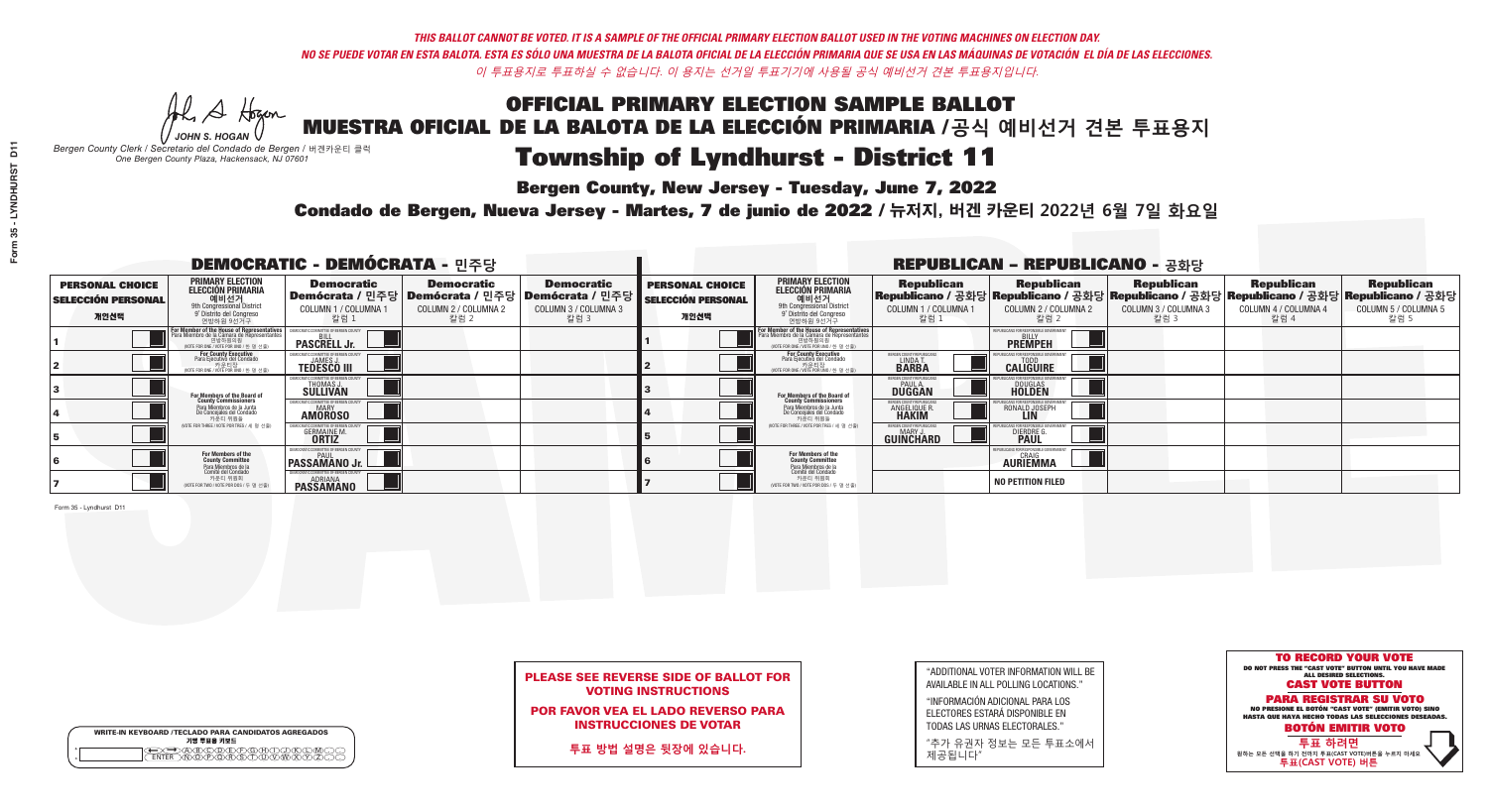He A Hogen *JOHN S. HOGAN*

# Township of Lyndhurst - District 12

**Bergen County, New Jersey - Tuesday, June 7, 2022** 

*Bergen County Clerk / Secretario del Condado de Bergen /* 버겐카운티 클럭 *One Bergen County Plaza, Hackensack, NJ 07601*



Condado de Bergen, Nueva Jersey - Martes, 7 de junio de 2022 / 뉴저지, 버겐 카운티 2022년 6월 7일 화요일 *One Bergen County Plaza, Hackensack, NJ 07601*



### PLEASE SEE REVERSE SIDE OF BALLOT FOR VOTING INSTRUCTIONS

POR FAVOR VEA EL LADO REVERSO PARA INSTRUCCIONES DE VOTAR

**투표 방법 설명은 뒷장에 있습니다.**

| "ADDITIONAL VOTER INFORMATION WILL BE |
|---------------------------------------|
| AVAILABLE IN ALL POLLING LOCATIONS."  |
|                                       |

"INFORMACIÓN ADICIONAL PARA LOS ELECTORES ESTARÁ DISPONIBLE EN TODAS LAS URNAS ELECTORALES."

"추가 유권자 정보는 모든 투표소에서 제공됩니다"

| ና<br>ር          |  |
|-----------------|--|
|                 |  |
| <b>VNDHIRST</b> |  |
|                 |  |
| 35              |  |
|                 |  |
|                 |  |
|                 |  |
|                 |  |

D<sub>12</sub>

|                                                             |                                                                                                                                         | <b>DEMOCRATIC - DEMÓCRATA - 민주당</b>                  |                                                   |                                                                                                              |                                                             |                                                                                                                                                   |                                                                      | <b>REPUBLICAN - REPUBLICANO - 공화당</b>                                                                                                           |                                                   |                                                   |                                                   |
|-------------------------------------------------------------|-----------------------------------------------------------------------------------------------------------------------------------------|------------------------------------------------------|---------------------------------------------------|--------------------------------------------------------------------------------------------------------------|-------------------------------------------------------------|---------------------------------------------------------------------------------------------------------------------------------------------------|----------------------------------------------------------------------|-------------------------------------------------------------------------------------------------------------------------------------------------|---------------------------------------------------|---------------------------------------------------|---------------------------------------------------|
| <b>PERSONAL CHOICE</b><br><b>SELECCIÓN PERSONAL</b><br>개인선택 | <b>PRIMARY ELECTION</b><br><b>ELECCIÓN PRIMARIA</b><br>예비선거<br><sup>9</sup> District<br><sup>9</sup> Distrito del Congreso<br>연방하원 9선거구 | <b>Democratic</b><br>COLUMN 1 / COLUMNA<br>칼럼 1      | <b>Democratic</b><br>COLUMN 2 / COLUMNA 2<br>칼럼 2 | <b>Democratic</b><br>  Demócrata / 민주당   Demócrata / 민주당   Demócrata / 민주당  <br>COLUMN 3 / COLUMNA 3<br>칼럼 3 | <b>PERSONAL CHOICE</b><br><b>SELECCIÓN PERSONAL</b><br>개인선택 | <b>PRIMARY ELECTION</b><br>ELECCIÓN PRIMARIA<br>예비선거<br><sup>9th</sup> Congressional District<br><sup>9'</sup> Distrito del Congreso<br>연방하원 9선거구 | <b>Republican</b><br>COLUMN 1 / COLUMNA 1<br>칼럼 1                    | <b>Republican</b><br> Republicano / 공화당 Republicano / 공화당 Republicano / 공화당 Republicano / 공화당 Republicano / 공화당<br>COLUMN 2 / COLUMNA 2<br>칼럼 2 | <b>Republican</b><br>COLUMN 3 / COLUMNA 3<br>칼럼 3 | <b>Republican</b><br>COLUMN 4 / COLUMNA 4<br>칼럼 4 | <b>Republican</b><br>COLUMN 5 / COLUMNA 5<br>칼럼 5 |
|                                                             | <b>For Member of the House of Representatives</b><br>Para Miembro de la Cámara de Representantes                                        | COMMITTEE OF BERGEN COUNT<br><b>PASCRELL Jr.</b>     |                                                   |                                                                                                              |                                                             | F <mark>or Member of the House of Representatives</mark><br>Para Miembro de la Cámara de Representantes<br>NOTE FOR ONE / VOTE POR UNO / 한 명 선출)  |                                                                      | FPUBLICANS FOR RESPONSIBLE GOVERNMEN<br><b>PREMPEH</b>                                                                                          |                                                   |                                                   |                                                   |
|                                                             | For County Executive<br>Para Ejecutivo del Condado<br>/OTE FOR ONE / VOTE POR UNO / 한 명 선출)                                             | JAMES,<br><b>TEDESCO III</b>                         |                                                   |                                                                                                              |                                                             | For County Executive<br>Para Ejecutivo del Condado<br>. 카운티장<br>(VOTE FOR ONE / VOTE POR UNO / 한 명 선출)                                            | ERGEN COUNTY REPUBLICA<br>LINDA T<br><b>BARBA</b>                    | <b>CALIGUIRE</b>                                                                                                                                |                                                   |                                                   |                                                   |
|                                                             | For Members of the Board of<br>County Commissioners                                                                                     | IOCRATIC COMMITTEE OF BERGEN CO<br>THOMAS J.         |                                                   |                                                                                                              |                                                             | <b>For Members of the Board of County Commissioners</b>                                                                                           | BERGEN COUNTY REPUBLICAN<br><b>DUGGAN</b>                            | <b>DOUGLAS</b><br><b>HOLDEN</b>                                                                                                                 |                                                   |                                                   |                                                   |
|                                                             | Para Miembros de la Junta<br>De Concejales del Condado<br>카운티 위원들                                                                       | IOCRATIC COMMITTEE OF BERGEN COUN'<br><b>AMOROSO</b> |                                                   |                                                                                                              |                                                             | Para Miembros de la Junta<br>De Concejales del Condado<br>카운티 위원들                                                                                 | <b>ERGEN COUNTY REPUBLICAN</b><br><b>ANGELIQUE R</b><br><b>HAKIM</b> | RONALD JOSEPH                                                                                                                                   |                                                   |                                                   |                                                   |
|                                                             | NOTE FOR THREE / VOTE POR TRES / 세 명 선출)                                                                                                | <b>GERMAINE M</b><br><b>ORTIZ</b>                    |                                                   |                                                                                                              |                                                             | (VOTE FOR THREE / VOTE POR TRES / 세 명 선출)                                                                                                         | ERGEN COUNTY REPUBLICAN<br>MARY J<br><b>GUINCHARD</b>                | <b>DIERDRE</b>                                                                                                                                  |                                                   |                                                   |                                                   |
|                                                             | For Members of the<br>County Committee<br>Para Miembros de la                                                                           | MOCRATIC COMMITTEE OF BERGEN<br><b>DIOSSA</b>        |                                                   |                                                                                                              |                                                             | <b>For Members of the<br/>County Committee</b>                                                                                                    |                                                                      | <b>NO PETITION FILED</b>                                                                                                                        |                                                   |                                                   |                                                   |
|                                                             | Comité del Condado<br>카운티 위원회<br>(VOTE FOR TWO / VOTE POR DOS / 두 명 선출)                                                                 | CRATIC COMMITTEE OF BERGEN (<br><b>TÉJADA</b>        |                                                   |                                                                                                              |                                                             | Para Miembros de la<br>Comité del Condado<br>카운티 위원회<br>(VOTE FOR TWO / VOTE POR DOS / 두 명 선출)                                                    |                                                                      | <b>NO PETITION FILED</b>                                                                                                                        |                                                   |                                                   |                                                   |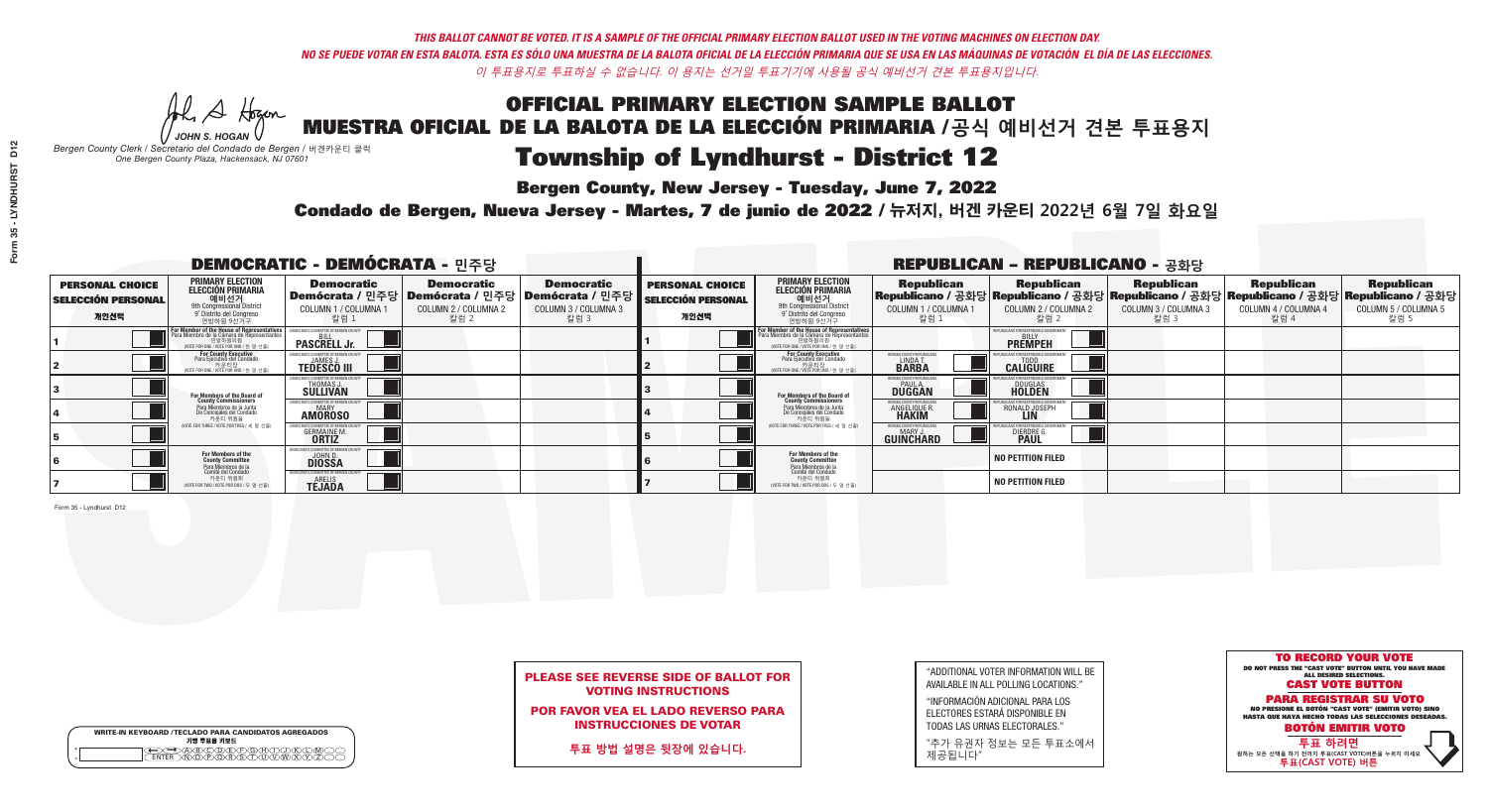**Bergen County, New Jersey - Tuesday, June 7, 2022** 

He A Hogan *JOHN S. HOGAN*

| <b>WRITE-IN KEYBOARD /TECLADO PARA CANDIDATOS AGREGADOS</b><br>기명 투표용 키보드 |
|---------------------------------------------------------------------------|
| <del>DQ</del> @@@@@@@@QQ&Q<br>ENTER\N\@@@@R\\$\T\U\V\\\XY                 |

*Bergen County Clerk / Secretario del Condado de Bergen /* 버겐카운티 클럭 *One Bergen County Plaza, Hackensack, NJ 07601*

Condado de Bergen, Nueva Jersey - Martes, 7 de junio de 2022 / 뉴저지, 버겐 카운티 2022년 6월 7일 화요일 *One Bergen County Plaza, Hackensack, NJ 07601*



### PLEASE SEE REVERSE SIDE OF BALLOT FOR VOTING INSTRUCTIONS

POR FAVOR VEA EL LADO REVERSO PARA INSTRUCCIONES DE VOTAR

**투표 방법 설명은 뒷장에 있습니다.**

"ADDITIONAL VOTER INFORMATION WILL BE AVAILABLE IN ALL POLLING LOCATIONS."

"INFORMACIÓN ADICIONAL PARA LOS ELECTORES ESTARÁ DISPONIBLE EN TODAS LAS URNAS ELECTORALES."

"추가 유권자 정보는 모든 투표소에서 제공됩니다"

| <b>DEMOCRATIC - DEMÓCRATA - 민주당</b>                         |                                                                                                                                                               |                                                                        |                                                   |                                                                                                      |                                                             |                                                                                                                                                   |                                                             | <b>REPUBLICAN - REPUBLICANO - 공화당</b>                                                                                                           |                                                   |                                                   |                                                   |
|-------------------------------------------------------------|---------------------------------------------------------------------------------------------------------------------------------------------------------------|------------------------------------------------------------------------|---------------------------------------------------|------------------------------------------------------------------------------------------------------|-------------------------------------------------------------|---------------------------------------------------------------------------------------------------------------------------------------------------|-------------------------------------------------------------|-------------------------------------------------------------------------------------------------------------------------------------------------|---------------------------------------------------|---------------------------------------------------|---------------------------------------------------|
| <b>PERSONAL CHOICE</b><br><b>SELECCIÓN PERSONAL</b><br>개인선택 | PRIMARY ELECTION<br><b>ELECCIÓN PRIMARIA</b><br>9th Congressional District<br>9th Congressional District<br>9 <sup>t</sup> Distrito del Congreso<br>연방하원 9선거구 | <b>Democratic</b><br>COLUMN 1 / COLUMNA 1<br>칼럼 1                      | <b>Democratic</b><br>COLUMN 2 / COLUMNA 2<br>칼럼 2 | <b>Democratic</b><br>Demócrata / 민주당 Demócrata / 민주당 Demócrata / 민주당<br>COLUMN 3 / COLUMNA 3<br>칼럼 3 | <b>PERSONAL CHOICE</b><br><b>SELECCIÓN PERSONAL</b><br>개인선택 | <b>PRIMARY ELECTION</b><br>ELECCIÓN PRIMARIA<br>예비선거<br><sup>9th</sup> Congressional District<br><sup>9'</sup> Distrito del Congreso<br>연방하원 9선거구 | <b>Republican</b><br>COLUMN 1 / COLUMNA 1<br>"칼럼 1          | <b>Republican</b><br>Republicano / 공화당 Republicano / 공화당 Republicano / 공화당 Republicano / 공화당 Republicano / 공화당<br>COLUMN 2 / COLUMNA 2<br>-칼럼 2 | <b>Republican</b><br>COLUMN 3 / COLUMNA 3<br>칼럼 3 | <b>Republican</b><br>COLUMN 4 / COLUMNA 4<br>칼럼 4 | <b>Republican</b><br>COLUMN 5 / COLUMNA 5<br>칼럼 5 |
|                                                             | For Member of the House of Representative.<br>Para Miembro de la Cámara de Representantes<br>(VOTE FOR ONE / VOTE POR UNO / 한 명 선출)                           | <b>PASCRELL Jr.</b>                                                    |                                                   |                                                                                                      |                                                             | F <mark>or Member of the House of Representatives</mark><br>Para Miembro de la Cámara de Representantes                                           |                                                             | PUBLICANS FOR RESPONSIBLE GOVERNMEN<br><b>PREMPEH</b>                                                                                           |                                                   |                                                   |                                                   |
|                                                             | <b>For County Executive</b><br>Para Ejecutivo del Condado<br>가운티장<br>(VOTE FOR ONE / VOTE POR UNO / 한 명 선출)                                                   | <b>TEDESCO III</b>                                                     |                                                   |                                                                                                      |                                                             | <b>For County Executive</b><br>Para Ejecutivo del Condado<br>7) 카운티장<br>(VOTE FOR ONE / VOTE POR UNO / 한 명 선출)                                    | BERGEN COUNTY REPUBLICA<br>LINDAT<br><b>BARBA</b>           | <b>CALIGUIRE</b>                                                                                                                                |                                                   |                                                   |                                                   |
|                                                             | <b>For Members of the Board of<br/>County Commissioners</b>                                                                                                   | VIOCRATIC COMMITTEE OF BERGEN (<br><b>THOMAS J.</b><br><b>SULLIVAN</b> |                                                   |                                                                                                      |                                                             | For Members of the Board of<br>County Commissioners                                                                                               | BERGEN COUNTY REPUBLICAN<br><b>PAUL A.</b><br><b>DUGGAN</b> | <b>DOUGLAS</b>                                                                                                                                  |                                                   |                                                   |                                                   |
|                                                             | Para Miembros de la Junta<br>De Concejales del Condado<br>카운티 위원들                                                                                             | MOCRATIC COMMITTEE OF BEBGEN COUNT<br><b>AMOROSO</b>                   |                                                   |                                                                                                      |                                                             | Para Miembros de la Junta<br>De Concejales del Condado<br>카운티 위원들                                                                                 | ERGEN COUNTY REPUBLICAN<br><b>ANGELIQUE R</b>               | RONALD JOSEPH<br><b>LIN</b>                                                                                                                     |                                                   |                                                   |                                                   |
|                                                             | NOTE FOR THREE / VOTE POR TRES / 세 명 선출)                                                                                                                      | <b>GERMAINE M.</b>                                                     |                                                   |                                                                                                      |                                                             | (VOTE FOR THREE / VOTE POR TRES / 세 명 선출)                                                                                                         | BERGEN COUNTY REPUBLICAN<br>MARY J<br>GUINCHARD             | <b>DIERDRE</b>                                                                                                                                  |                                                   |                                                   |                                                   |
|                                                             | For Members of the<br>County Committee<br>Para Miembros de la<br>Comité del Condado                                                                           | MOCRATIC COMMITTEE OF BERGEN COUNT<br><b>TANELLI</b>                   |                                                   |                                                                                                      |                                                             | For Members of the<br>County Committee                                                                                                            |                                                             | JBI ICANS FOR RESPONSIBI E GOVERNMEN<br><b>ROBERT J.</b><br><b>BONOMO</b>                                                                       |                                                   |                                                   |                                                   |
|                                                             | 카운티 위원회<br>NOTE FOR TWO / VOTE POR DOS / 두 명 선출)                                                                                                              | <b><i>MOCRATIC COMMITTEE OF BERGEN COUNT</i></b><br><b>RAGUSEO</b>     |                                                   |                                                                                                      |                                                             | Para Miembros de la<br>Comité del Condado<br>카운티 위원회<br>(VOTE FOR TWO / VOTE POR DOS / 두 명 선출)                                                    |                                                             | <b>NO PETITION FILED</b>                                                                                                                        |                                                   |                                                   |                                                   |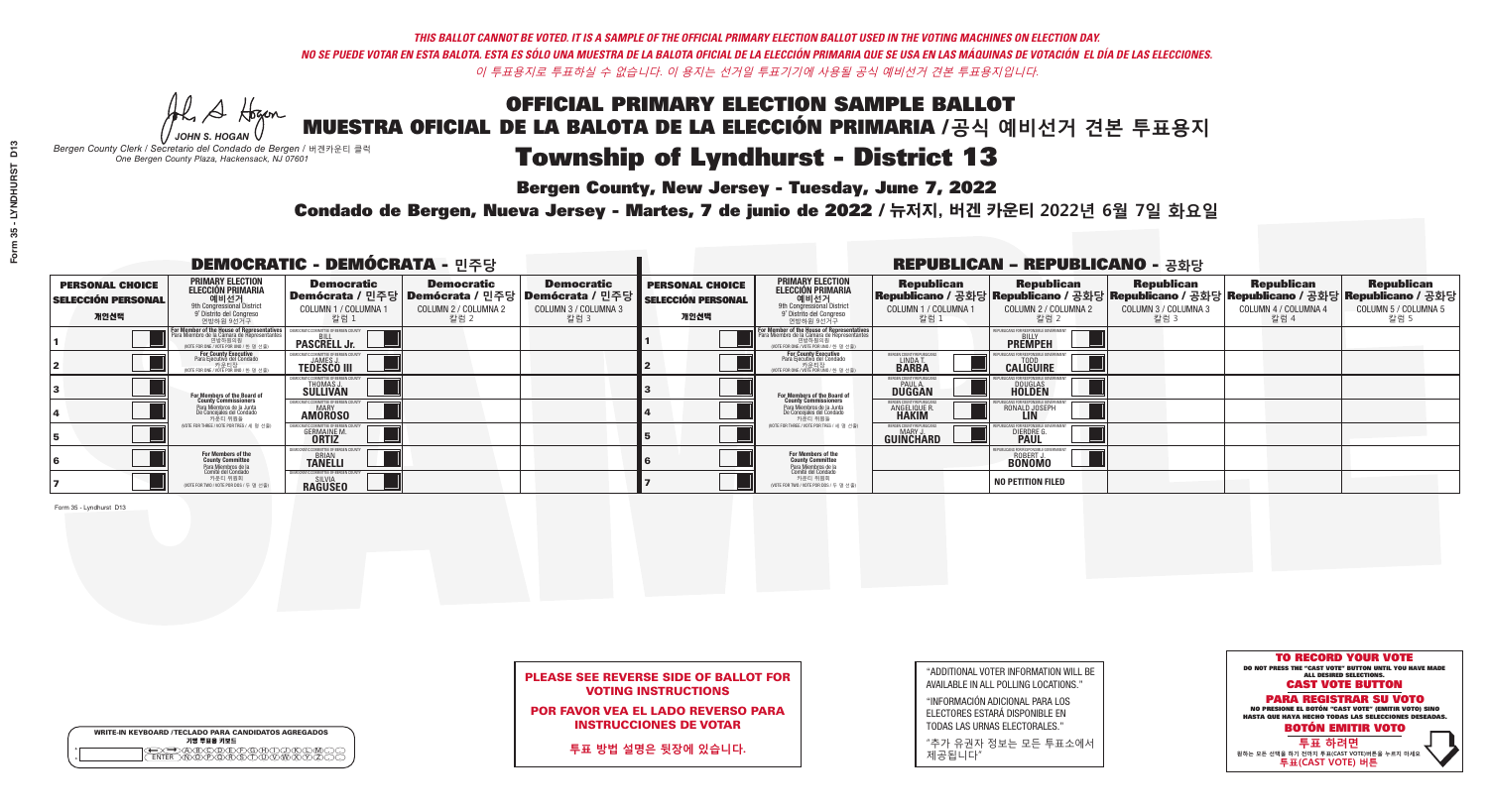He A Hogan *JOHN S. HOGAN*

|                    | <b>WRITE-IN KEYBOARD /TECLADO PARA CANDIDATOS AGREGADOS</b><br>기명 투표용 키보드 |
|--------------------|---------------------------------------------------------------------------|
| $\circ$<br>$\circ$ |                                                                           |

## Township of Lyndhurst - District 14

**Bergen County, New Jersey - Tuesday, June 7, 2022** 

*Bergen County Clerk / Secretario del Condado de Bergen /* 버겐카운티 클럭 *One Bergen County Plaza, Hackensack, NJ 07601*

Condado de Bergen, Nueva Jersey - Martes, 7 de junio de 2022 / 뉴저지, 버겐 카운티 2022년 6월 7일 화요일 *One Bergen County Plaza, Hackensack, NJ 07601*



### PLEASE SEE REVERSE SIDE OF BALLOT FOR VOTING INSTRUCTIONS

POR FAVOR VEA EL LADO REVERSO PARA INSTRUCCIONES DE VOTAR

**투표 방법 설명은 뒷장에 있습니다.**

| "ADDITIONAL VOTER INFORMATION WILL BE |
|---------------------------------------|
| AVAILABLE IN ALL POLLING LOCATIONS."  |
|                                       |

"INFORMACIÓN ADICIONAL PARA LOS ELECTORES ESTARÁ DISPONIBLE EN TODAS LAS URNAS ELECTORALES."

"추가 유권자 정보는 모든 투표소에서 제공됩니다"

| <b>DEMOCRATIC - DEMÓCRATA - 민주당</b>                         |                                                                                                                                                   |                                                             |                                                   | <b>REPUBLICAN - REPUBLICANO - 공화당</b>                                                                |                                                             |                                                                                                                                                                       |                                                             |                                                                                                                                                    |                                                   |                                                   |                                                   |
|-------------------------------------------------------------|---------------------------------------------------------------------------------------------------------------------------------------------------|-------------------------------------------------------------|---------------------------------------------------|------------------------------------------------------------------------------------------------------|-------------------------------------------------------------|-----------------------------------------------------------------------------------------------------------------------------------------------------------------------|-------------------------------------------------------------|----------------------------------------------------------------------------------------------------------------------------------------------------|---------------------------------------------------|---------------------------------------------------|---------------------------------------------------|
| <b>PERSONAL CHOICE</b><br><b>SELECCIÓN PERSONAL</b><br>개인선택 | PRIMARY ELECTION<br><b>ELECCIÓN PRIMARIA</b><br>애비선거<br><sup>9th</sup> Congressional District<br><sup>9°</sup> Distrito del Congreso<br>연방하원 9선거구 | <b>Democratic</b><br>COLUMN 1 / COLUMNA 1<br>칼럼 1           | <b>Democratic</b><br>COLUMN 2 / COLUMNA 2<br>칼럼 2 | <b>Democratic</b><br>Demócrata / 민주당 Demócrata / 민주당 Demócrata / 민주당<br>COLUMN 3 / COLUMNA 3<br>칼럼 3 | <b>PERSONAL CHOICE</b><br><b>SELECCIÓN PERSONAL</b><br>개인선택 | <b>PRIMARY ELECTION</b><br>ELECCIÓN PRIMARIA<br>예비선거<br><sup>9th</sup> Congressional District<br><sup>9'</sup> Distrito del Congreso<br>연방하원 9선거구                     | <b>Republican</b><br>COLUMN 1 / COLUMNA 1<br>.칼럼 :          | <b>Republican</b><br> Republicano / 공화당 Republicano / 공화당 Republicano / 공화당 Republicano / 공화당 Republicano / 공화당  <br>COLUMN 2 / COLUMNA 2<br>-칼럼 2 | <b>Republican</b><br>COLUMN 3 / COLUMNA 3<br>칼럼 3 | <b>Republican</b><br>COLUMN 4 / COLUMNA 4<br>칼럼 4 | <b>Republican</b><br>COLUMN 5 / COLUMNA 5<br>칼럼 5 |
|                                                             | For Member of the House of Representatives<br>Para Miembro de la Cámara de Representantes                                                         | <b>PASCRELL Jr.</b>                                         |                                                   |                                                                                                      |                                                             | <b>For Member of the House of Representatives</b><br>Para Miembro de la Cámara de Representantes<br>연방하원의원<br>(VOTE FOR ONE / VOTE POR UNO / 한 명 선출)                  |                                                             | <b>PREMPEH</b>                                                                                                                                     |                                                   |                                                   |                                                   |
|                                                             | For County Executive<br>Para Ejecutivo del Condado<br>VOTE FOR ONE / VOTE POR UNO / 한 명 선출)                                                       | <b>TEDESCO III</b>                                          |                                                   |                                                                                                      |                                                             | For County Executive<br>Para Ejecutivo del Condado<br>NOTE FOR ONE / VOTE POR UNO / 한 명 선출)                                                                           | ERGEN COUNTY REPUBLICA<br>LINDA T.                          | <b>CALIGUIRE</b>                                                                                                                                   |                                                   |                                                   |                                                   |
|                                                             | For Members of the Board of<br>County Commissioners                                                                                               | EMOCRATIC COMMITTEE OF BERGEN C<br>THOMAS J.<br>SULLIVAN    |                                                   |                                                                                                      |                                                             | For Members of the Board of<br>County Commissioners<br>Para Miembros de la Junta<br>De Concejales del Condado<br>카운티 위원들<br>(VOTE FOR THREE / VOTE POR TRES / 세 명 선출) | BERGEN COUNTY REPUBLICAN<br><b>PAUL A.</b><br><b>DUGGAN</b> | <b>DOUGLAS</b>                                                                                                                                     |                                                   |                                                   |                                                   |
|                                                             | Para Miembros de la Junta<br>De Concejales del Condado<br>카운티 위원들                                                                                 | <b>IOCRATIC COMMITTEE OF BERGEN COUNT</b><br><b>AMOROSO</b> |                                                   |                                                                                                      |                                                             |                                                                                                                                                                       | ERGEN COUNTY REPUBLICAN<br><b>ANGELIQUE R</b>               | RONALD JOSEPH<br><b>LIN</b>                                                                                                                        |                                                   |                                                   |                                                   |
|                                                             | NOTE FOR THREE / VOTE POR TRES / 세 명 선출)                                                                                                          | <b>GERMAINE M.</b>                                          |                                                   |                                                                                                      |                                                             |                                                                                                                                                                       | BERGEN COUNTY REPUBLICAN<br>MARY J<br>GUINCHARD             | <b>DIERDRE</b>                                                                                                                                     |                                                   |                                                   |                                                   |
|                                                             | For Members of the<br>County Committee<br>Para Miembros de la                                                                                     | MOCRATIC COMMITTEE OF BERGEN CO<br><b>VALVANO</b>           |                                                   |                                                                                                      |                                                             | For Members of the<br>County Committee                                                                                                                                |                                                             | <b>NO PETITION FILED</b>                                                                                                                           |                                                   |                                                   |                                                   |
|                                                             | comité del Condad<br>카운티 위원회<br>NOTE FOR TWO / VOTE POR DOS / 두 명 선출)                                                                             | <b>JINGUANG</b>                                             |                                                   |                                                                                                      |                                                             | Para Miembros de la<br>Comité del Condado<br>카운티 위원회<br>NOTE FOR TWO / VOTE POR DOS / 두 명 선출)                                                                         |                                                             | <b>NO PETITION FILED</b>                                                                                                                           |                                                   |                                                   |                                                   |